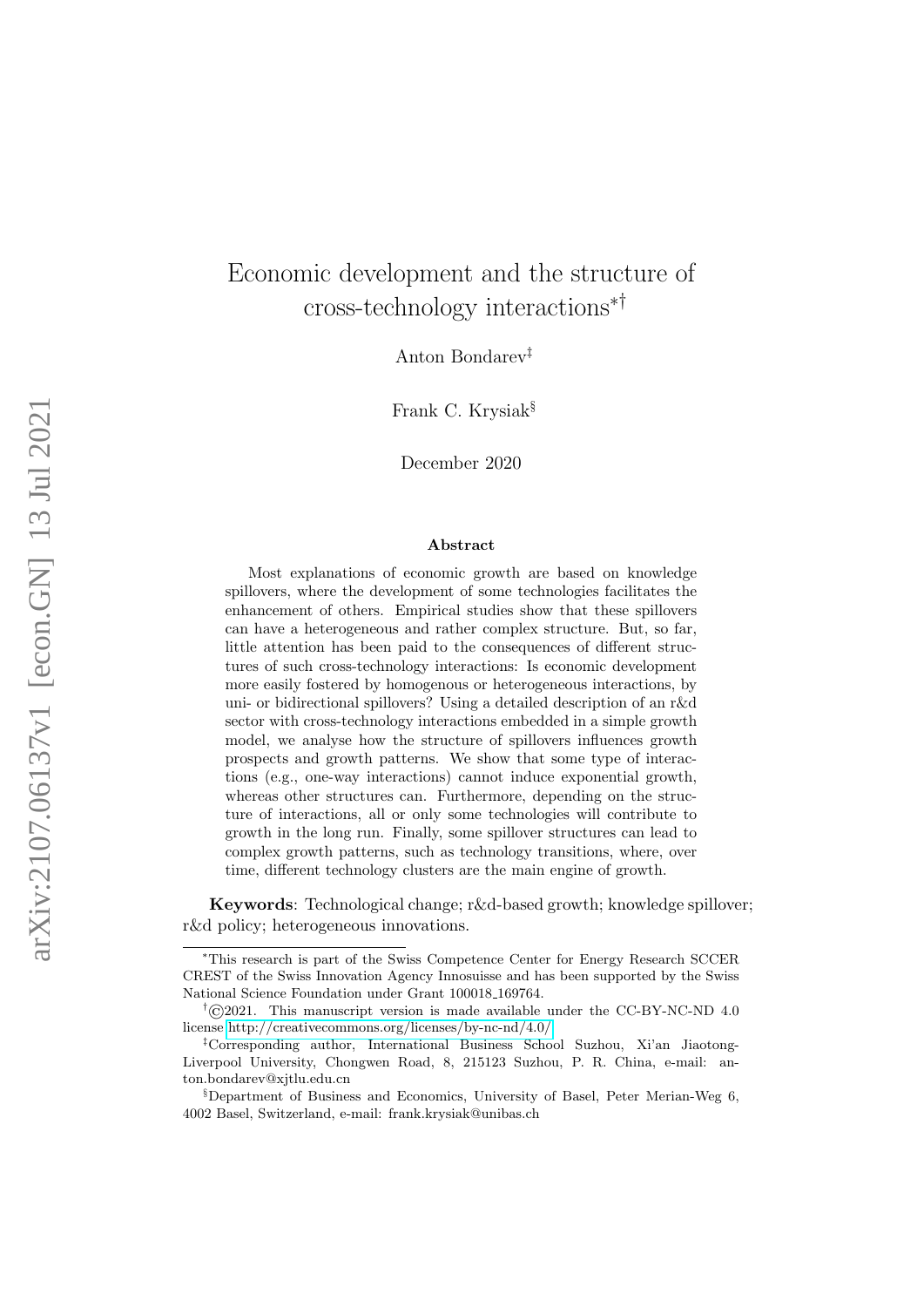## 1 Introduction

Technological progress is considered to be one of the most important drivers of economic growth. In fact, this idea is one of the foundations of modern endogenous growth theories, see [Romer](#page-34-0) [\(1990\)](#page-34-0), [Aghion and Howitt](#page-32-0) [\(1992\)](#page-32-0), [Jones](#page-33-0) [\(1999\)](#page-33-0), [Galor and Weil](#page-33-1) [\(2000\)](#page-33-1), and [Acemoglu](#page-32-1) [\(2009\)](#page-32-1) among many others.

Economic models have for a long time emphasized the importance of r&d spillovers between technologies for technological change, see, for example, [Peretto and Smulders](#page-34-1) [\(2002\)](#page-34-1). Many modern growth models rely on knowledge spillovers as the main driver of technological progress and thus long-term growth, see [Sorger](#page-34-2) [\(2011\)](#page-34-2), [Lucas and Moll](#page-33-2) [\(2014\)](#page-33-2), [Acemoglu and](#page-32-2) [Cao](#page-32-2) [\(2015\)](#page-32-2), [Chu et al.](#page-33-3) [\(2017\)](#page-33-3), [Hamano and Zanetti](#page-33-4) [\(2017\)](#page-33-4), and [Peretto](#page-34-3) [\(2018\)](#page-34-3) for recent examples. It is well established that the magnitude of such spillovers is an important determinant of growth. For example, in [Bresna](#page-33-5)[han and Trajtenberg](#page-33-5) [\(1995\)](#page-33-5), growth is traced to the unidirectional global spillovers coming from general purpose technologies (GPTs).

However, recent empirical evidence suggests that spillovers are unevenly distributed across different technologies. [Acemoglu et al.](#page-32-3) [\(2016\)](#page-32-3) find, using US panel data, that the structure of spillovers is highly heterogeneous: There are several central sectors/technologies that produce many unidirectional spillovers to other sectors, whereas the majority of sectors do not produce spillovers to other sectors but enjoy intra-sectoral spillovers.

This indicates that the structure of spillovers might warrant a closer investigation. But so far, there are few studies that analyse how a heterogeneous structure, as the one found by [Acemoglu et al.](#page-32-3) [\(2016\)](#page-32-3), influences overall knowledge spillovers' intensity and growth. For example, does a spillover structure where each technology contributes to and benefits from a common stock of knowledge lead to qualitatively similar implications as a structure where each technology only influences a small set of other technologies? Or does an economy with unidirectional r&d spillovers experience similar growth patterns as one where spillovers are bidirectional? Is heterogeneity of spillovers conducive or detrimental to overall growth?

[Peretto and Smulders](#page-34-1) [\(2002\)](#page-34-1) analyse an important point in this context. They use a setting where spillovers occur only among firms that are part of the same spillovers-network (i.e., whose technological developments share a common core idea) and where firms developing new technologies may create new spillovers-networks (i.e., create a new core idea). They show that the scale effect vanishes asymptotically, as more and more networks are created, so that the size of each individual network (and thus the amount of spillovers received by an individual firm) will eventually cease to increase.

Some other studies have also adopted a network structure of crosssectoral spillovers, see, for example, [Acemoglu et al.](#page-32-4) [\(2012\)](#page-32-4) and [Acemoglu](#page-32-3) [et al.](#page-32-3) [\(2016\)](#page-32-3), while another strand of literature focusses on the difference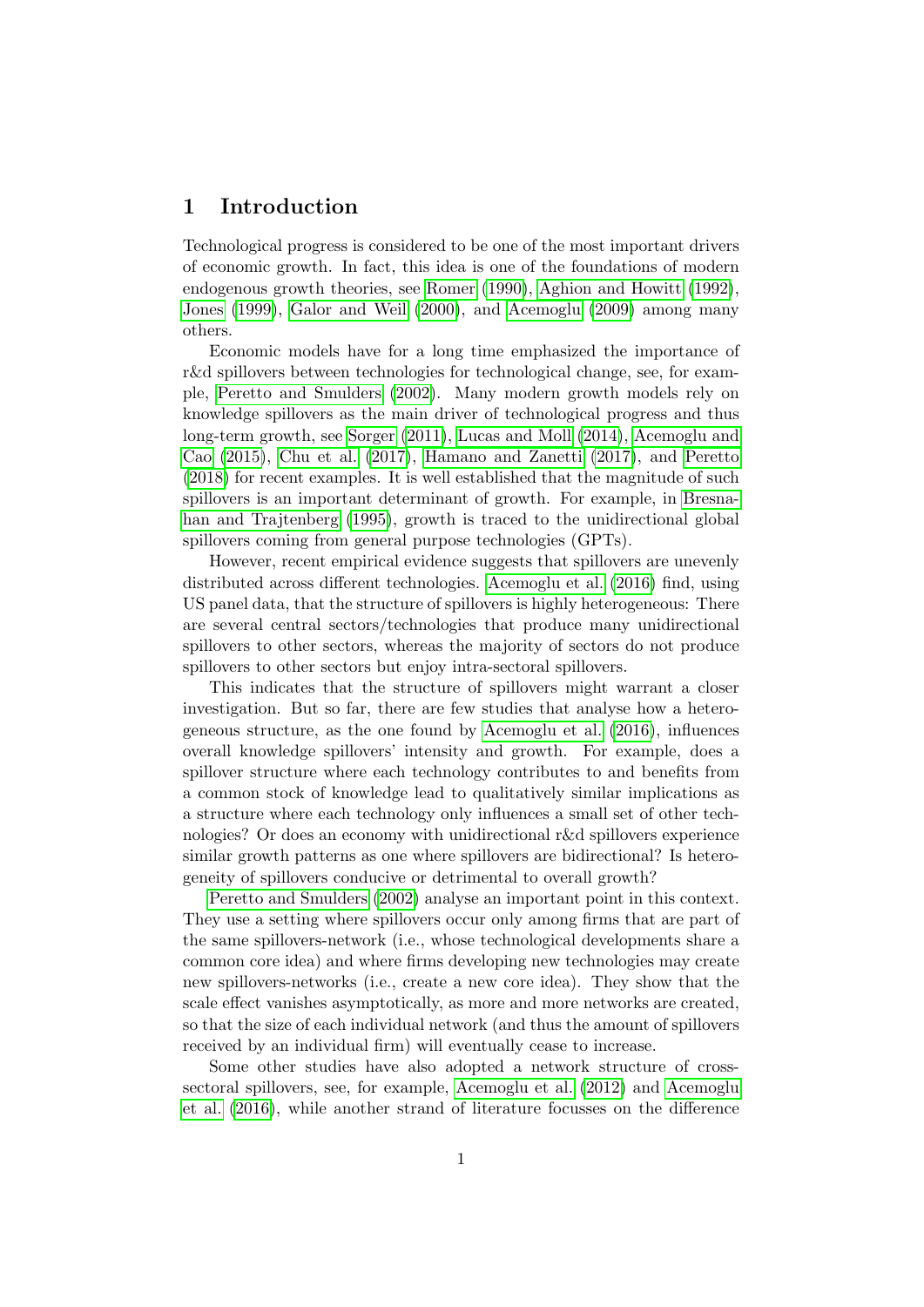between internal and external innovations and the resulting heterogeneity in qualities [\(Akcigit and Kerr, 2018\)](#page-32-5). The studies on spillover networks have shown that network structures have important consequences as to how shocks are transmitted, attenuated or amplified in an economy (see, e.g., [Arata](#page-32-6) [\(2017\)](#page-32-6), [Atalay](#page-32-7) [\(2017\)](#page-32-7), [Gualdi and Mandel](#page-33-6) [\(2019\)](#page-33-6), [Oberfield](#page-34-4) [\(2018\)](#page-34-4)), whereas the second strand of literature provides important insights into the effects of firm sizes and market positions on innovation and thus on technological changes.

However, a general assessment of how different structures of spillovers influence growth patterns and growth prospects is missing, although this question is of substantial importance: Different structures of spillovers could lead to different growth prospects. For example, spillovers might induce exponential or only linear growth. They could also induce different patterns of growth, for example, all technologies could contribute to growth, only a few technologies could drive growth in the long run, or there could be transitions between different clusters of technologies that each are the main driver of economic growth for some time.

Indeed, there is some empirical evidence of a slowdown in economic growth and in r&d productivity [\(Gordon, 2016;](#page-33-7) [Bloom et al., 2017\)](#page-33-8), so that it might be important to explain development patterns apart from exponential growth. A more detailed study of spillover structures could offer one option to this end.

In this paper, we investigate how the structure of spillovers between technologies influences technological development in a decentralized economy and what consequences this implies for growth prospects and growth patterns.

To this end, we use a highly stylistic growth model. As in [Acemoglu](#page-32-8) [\(2003\)](#page-32-8), we consider an economy with a capital- and a labour-intensive (unskilled labour) sector, but, in our model, r&d enhances only the productivity of labour. R&D results from the efforts of r&d firms that each develop a particular technology by employing scientists (skilled labour).

The novel aspect of our model is a detailed description of spillovers between different technologies in r&d. In our model of the r&d sector, each firm's r&d decisions (and the resulting technology's development which we refer to as quality development) are modeled as an optimal control problem. The firms' problems are coupled via a matrix that describes cross-technology interactions, such as knowledge spillovers. By using different types of matrices, we can model different structures of interactions, such as a common stock of knowledge (homogeneous spillovers), uni- or bilateral interactions, and (circular) chains of technological development.

Our results indicate that, in our model, the structure of spillovers is indeed an important determinant of long-run growth prospects and patterns. We show that an economy has to include either intra-technology spillovers or at least one circular chain of cross-technology interactions to exhibit r&d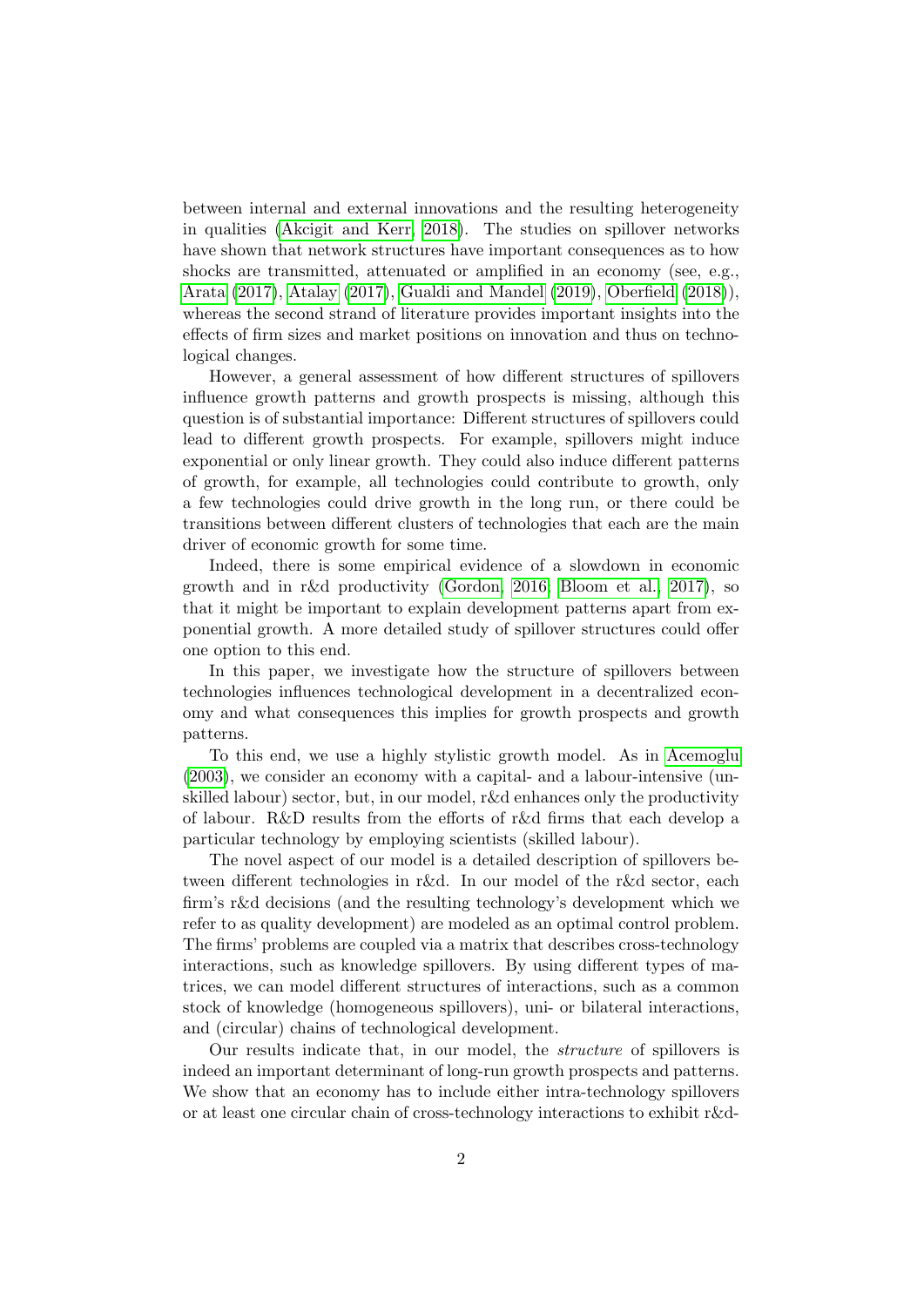driven exponential growth. Whereas the often used model of a common pool of knowledge complies with this assumption, many other structures of r&d interactions do not.

Moreover, our results show that only technologies that receive direct or indirect spillovers from the fastest growing technology will be developed in the long run. Also, there can be a particular form of a path-dependency: Initial conditions (past development efforts) determine which technology cluster will be the one that drives growth in the long run. This can, for example, occur if there are different clusters of technologies that are separated from each other (i.e., there are no spillovers between these clusters).

A particularly interesting case is that of one-way spillovers between different groups of technologies, where a cluster of technologies provides a spillover to another cluster but not vice versa. In such a setting, technology transitions can be described: Growth will be first driven by one and later by the other cluster. This can cause rather complex growth patterns.

Compared to [Peretto and Smulders](#page-34-1) [\(2002\)](#page-34-1), we do not cover an expanding variety of technologies but allow for more general spillover structures. Whereas [Peretto and Smulders](#page-34-1) [\(2002\)](#page-34-1) assume that spillovers exist only within a network and are homogeneous wherever they exist, we allow for arbitrary linear spillover structures. In particular, our spillovers can be asymmetric, which is impossible even in the most general version of [Peretto](#page-34-1) [and Smulders](#page-34-1) [\(2002\)](#page-34-1). Several interesting growth patterns found in our analysis are linked to heterogeneous or even asymmetric spillovers, such as the above-mentioned technology transitions. Consequently, our analysis should be seen as a complement to the study of [Peretto and Smulders](#page-34-1) [\(2002\)](#page-34-1): We analyze the effects of different structures of spillovers in more detail but abstract from the variety expansion that is central to their results.

In the next section, we set up the model. In Section [3,](#page-8-0) we study the dynamics of technological change and show how growth prospects and growth patterns depend on the structure of knowledge spillovers. Section [4](#page-25-0) extends our results and discusses the relevance of some model assumptions. Section [5](#page-28-0) concludes.

# <span id="page-3-0"></span>2 A growth model with cross-technology interactions

We use a model that adapts the setting of [Acemoglu](#page-32-8) [\(2003\)](#page-32-8) to a situation with cross-technology spillovers. In [Acemoglu](#page-32-8) [\(2003\)](#page-32-8), there are n labourintensive and m capital-intensive intermediate goods that are used to produce a labour- and a capital-intensive aggregate good. R&D can increase the number of varieties of these intermediate goods and is based (in the specification used in most parts of the paper) on a fixed amount of skilled labour (scientists). Furthermore, [Acemoglu](#page-32-8) [\(2003\)](#page-32-8) shows that along a BGP,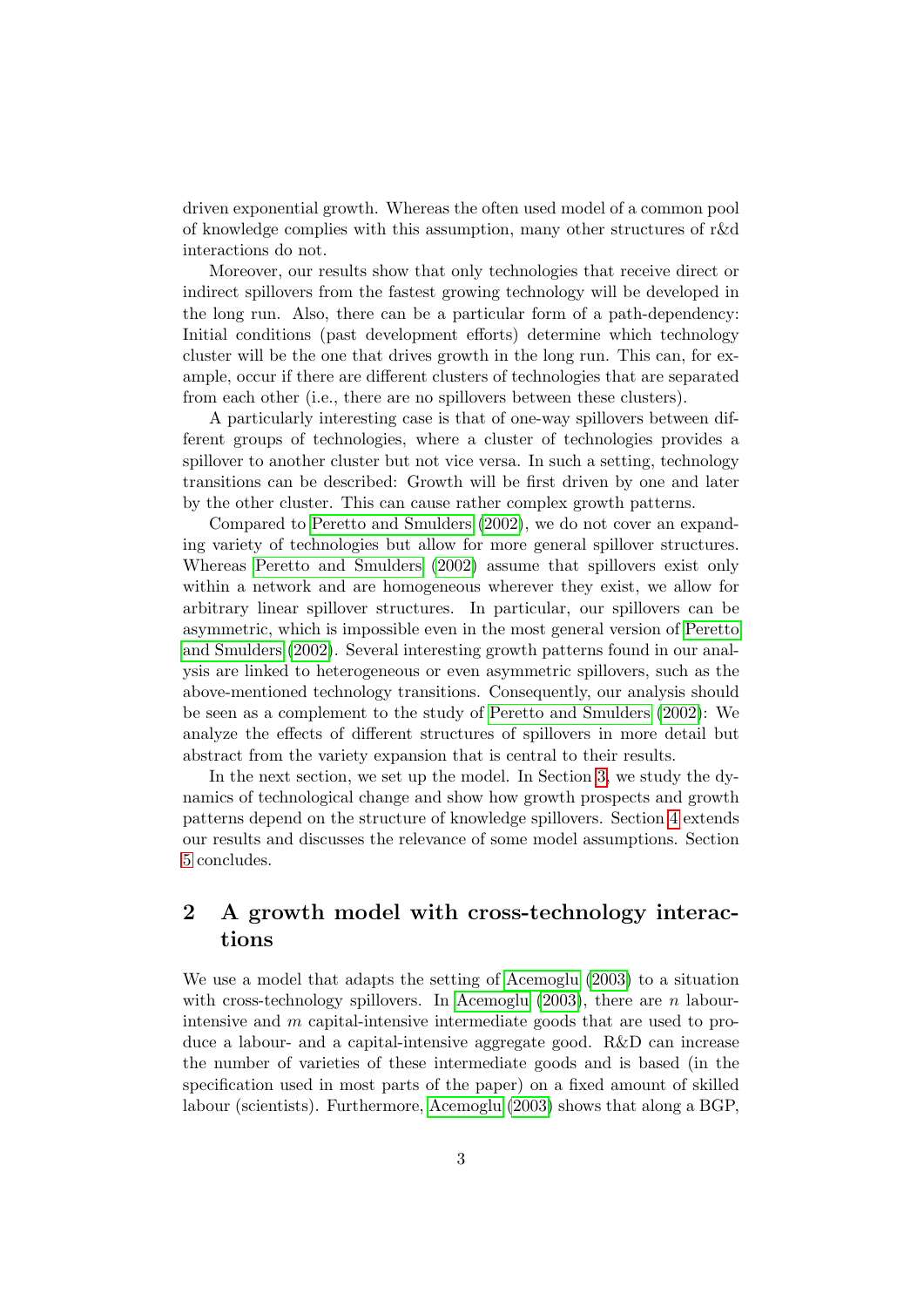r&d will increase the variety of labour-intensive goods, whereas an increasing capital stock will facilitate growth in the capital-intensive part of the economy.

We adjust this setting to accommodate spillovers between different technologies by assuming that the number of intermediate goods is constant, with  $N$  labour-intensive intermediates and a single capital-intensive intermediate, but that each labour-intensive good is produced with a technology whose quality (i.e., the marginal productivity of labour) can be enhanced by r&d. This r&d is conducted by a constant number of scientists that are employed by r&d firms. The productivity of the scientists in advancing a given technology depends on spillovers from other technologies. In contrast, the capital-intensive sector can grow solely via capital accumulation.

In detail, consider an economy with a standard representative consumer, having the utility function:

$$
\max_{C \ge 0} \int_0^\infty e^{-\rho \, t} U(C) dt.
$$
 (1)

where  $C$  is consumption of a final good. This good can also be used as an investment good in the capital-intensive sector, with investment being denoted by I. The consumer supplies one unit of unskilled labour (wage: w) as well as S units of skilled labour used in r&d (scientists, wage  $w<sub>S</sub>$ ).

The budget constraint of the consumer can be written as

$$
C + I \le Y,\tag{2}
$$

where  $Y = \left(Y_L^{(\epsilon-1)/\epsilon} + Y_K^{(\epsilon-1)/\epsilon}\right)$  $\kappa^{(\epsilon-1)/\epsilon\choose K}$  denotes the aggregate of the labourand capital intensive goods  $Y_L$  and  $Y_K$ , respectively (as is common, we assume  $\epsilon > 1$ ). We use the price of  $Y_L$  as numeraire.

The capital-intensive good is produced by a price-taking firm with a technology  $Y_K = \gamma K$ , where  $\gamma > 0$  and K is capital that is accumulated according to

<span id="page-4-0"></span>
$$
\dot{K} = I. \tag{3}
$$

The labour-intensive good is also produced by a price-taking firm but from a set of N labour-intensive intermediates via the technology

$$
Y_L = \left(\sum_{i=1}^N y_i^{\beta}\right)^{1/\beta},\tag{4}
$$

with  $\beta \in ]0,1[$ . To render the r&d model tractable, we set  $\beta = 1/2$ . This assumption helps us to focus our analysis on the influence of spillovers, as it renders the incentive to increase quality homogeneous among firms, so that r&d firms solely differ with regard to the spillovers they cause or receive (see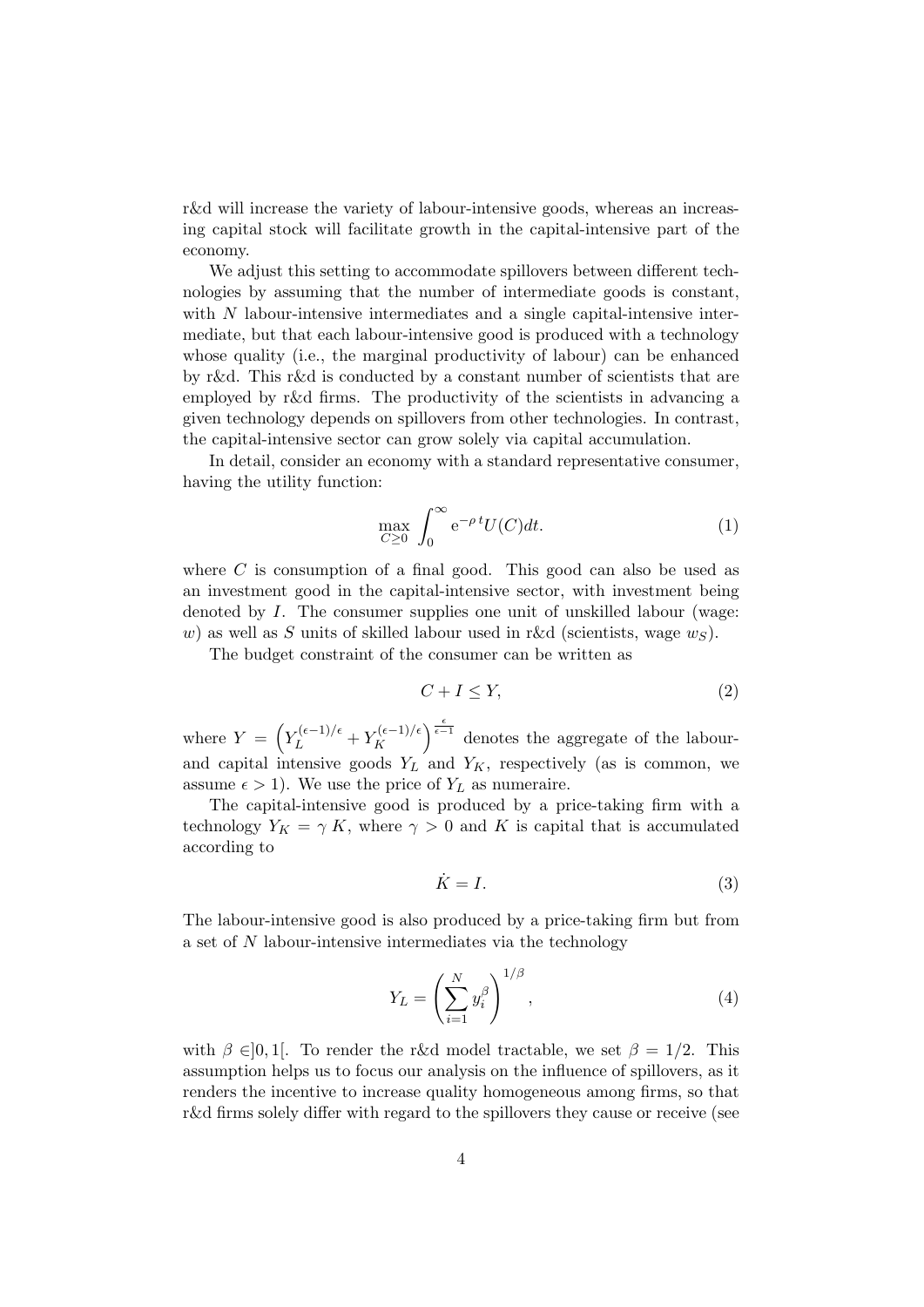Sect. 3). As we will argue later on (see Sect. 4), this assumption has only a limited influence on our qualitative results but it facilitates a closed-form solution of the dynamic optimization problem of the r&d firms.

Each of the labour-intensive intermediates is produced according to a technology

$$
y_i = q_i(t) l_i,\tag{5}
$$

where  $l_i$  is labour used for intermediate i and  $q_i(t)$  is the quality of the technology at time  $t$  that is used to produce this intermediate. The firms producing these intermediates act as monopolists on their product market but face perfect competition on the labour market.

Due to Eq.  $(4)$ , the demand for the good of monopolist i is isoelastic, so that (together with  $\beta = 1/2$ ), we can write the inverse demand function in the form

<span id="page-5-1"></span>
$$
p_i = c y_i^{-1/2},
$$
\n(6)

where  $c$  is a factor that is identical for all monopolists.

Solving the monopolists' optimization problem yields  $l_i = \frac{c^2}{4 w^2} q_i(t)$ , which implies  $p_i = 2w/q_i$ . Note that this is in line with the usual result that the price of intermediate  $i$  is simply a markup on the marginal labour costs, which in our setting are  $w/q_i(t)$  (as the firm needs  $1/q_i(t)$  units of labour to produce one unit of output).

This labour supply implies that monopolist i achieves a profit

$$
\tilde{\pi}_i = p_i q_i(t) l_i - w l_i = \frac{c^2}{4 w} q_i(t).
$$
\n(7)

From our above analysis, it follows that the wage has to be proportional to  $\sqrt{\sum_{j=1}^{N} q_j(t)}$ , so that demand and supply for unskilled labour match.

Finally, our specification implies that the consumer's optimal consumption path is characterized by the standard Euler equation:

$$
g_C = \frac{\dot{C}}{C} = (r(t) - \rho),\tag{8}
$$

which together with the constant marginal productivity of capital defines the interest rate and the accumulation of capital.

For our further analysis of r&d-driven growth, the growth rate of  $Y_L$ will be of particular interest, as the labour-intensive sector is the sector that derives its growth prospects purely from technological progress. Let  $g_{Y_L}(t)$ denote this growth rate at time t and let  $g_{q_i}(t)$  denote the growth rate of the quality  $q_i(t)$  of technology i at time t. Then, our above analysis implies that

<span id="page-5-0"></span>
$$
g_{Y_L}(t) = \sum_{i}^{N} g_{q_i}(t) \frac{q_i(t)}{\sum_{j}^{N} q_j(t)}.
$$
\n(9)

This relation has two important properties: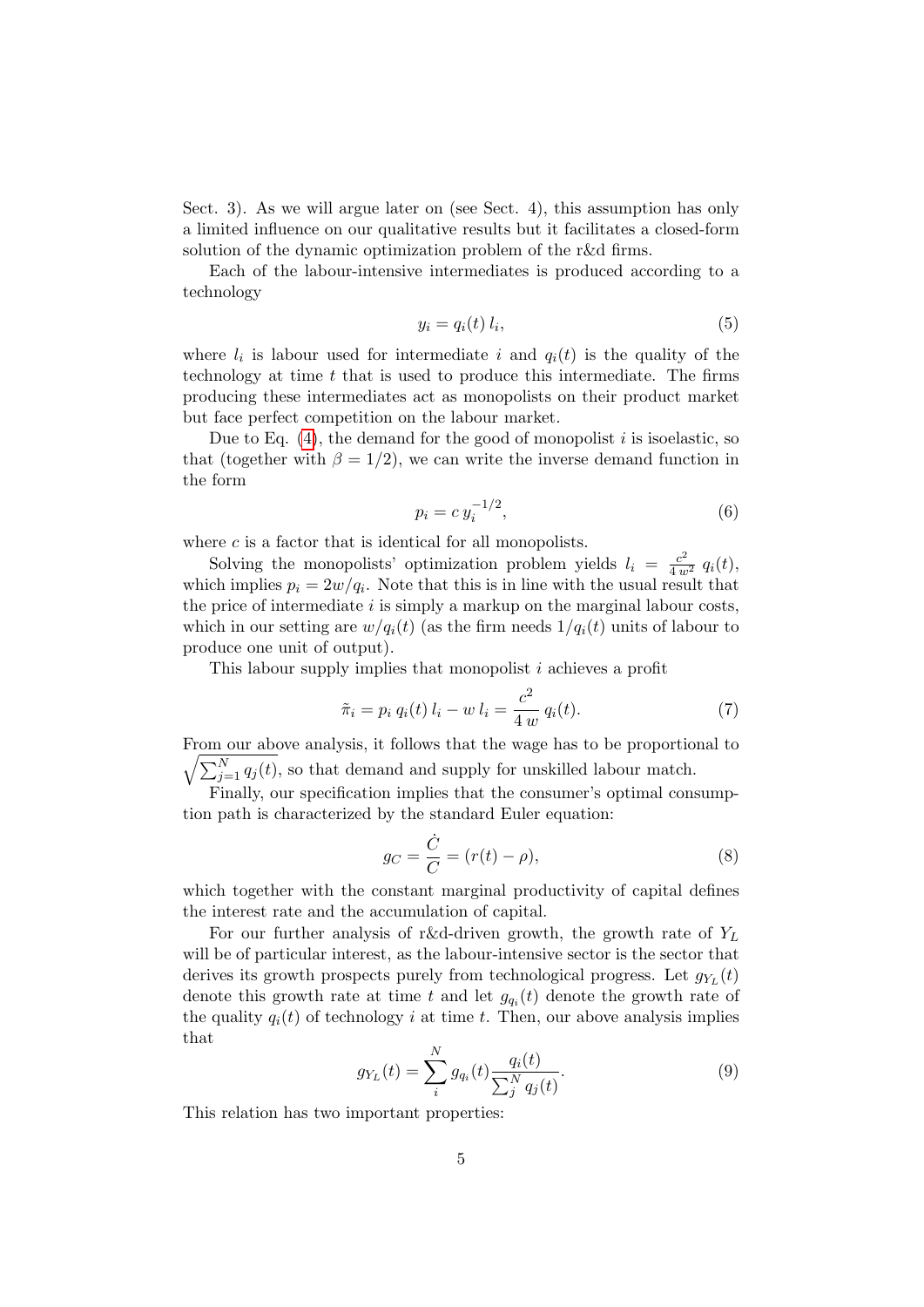- 1. If the growth rates of all qualities are equal  $(g_{q_i}(t) = g_q)$ , then the growth rate in the labour-intensive sector equals this growth rate as well  $(g_{Y_L}(t) = g_q)$ .
- 2. If, after some initial time  $T$ , the qualities of some technologies grow at the same rate  $(g_{q_i}(t) = g_q \,\forall t > T)$ , whereas others do not grow at all  $(g_{q_j}(t) = 0 \forall t > T)$ , then the growth rate in the labour-intensive sector will converge to the growth rate of the growing technologies.

Thus, in two cases that will be of particular importance for our analysis, we get the simple result that growth in the labour-intensive sector is simply proportional to quality growth.

In our subsequent analysis, we will only focus on growth in the labourintensive sector, as this is the r&d-driven part of growth and r&d is the focal point of this paper. Furthermore, due to Eq. [\(9\)](#page-5-0), we will usually discuss growth in terms of quality growth, as the growth rate of the labour-intensive sector is simply a weighted average of the growth rates of the qualities of the different technologies.

#### 2.1 The r&d sector

For the r&d sector, we assume that each technology  $i$   $(i \in 1, ..., N)$  is developed and marketed by a single firm. All r&d firms use skilled labour (scientists, total quantity  $S$ ) as their sole input for technology development. Thus, the r&d process is described as a knowledge-based one, following the definition of [Rivera-Batiz and Romer](#page-34-5) [\(1991\)](#page-34-5) and others. The state of each technology i at time t is characterized by its quality  $q_i(t)$ .

For simplicity, we assume that the number of sectors/technologies is constant over time, that is, there are no horizontal innovations.

Each r&d firm is a monopolist in supplying technology  $i$ . But there is perfect competition on the market for scientists. There are no new versions of each technology. Instead, each firm is continuously developing its technology based on profit incentives coming from the payments of the firms using this technology for producing an intermediate good  $y_i$ . The r&d sector is thus described by the usual monopolistic competition as in many recent growth papers (see, e.g., [Akcigit and Kerr](#page-32-5) [\(2018\)](#page-32-5), [Bondarev and Greiner](#page-33-9) [\(2019\)](#page-33-9), [Peretto](#page-34-3) [\(2018\)](#page-34-3)). As each r&d firm is a monopolistic supplier of its technology and as all firms using this technology are homogeneous, the price for this technology (e.g., a patent payment) will be set at each point of time (that is, for each set of technological qualities) to absorb all profits made in intermediate goods production.

Given this, each r&d firm maximizes its discounted stream of profits:

$$
V_i = \int_0^\infty e^{-r(t)t} \left( \Pi_i(q_i(t), t) - \omega_S(t) S_i(t) \right) dt,\tag{10}
$$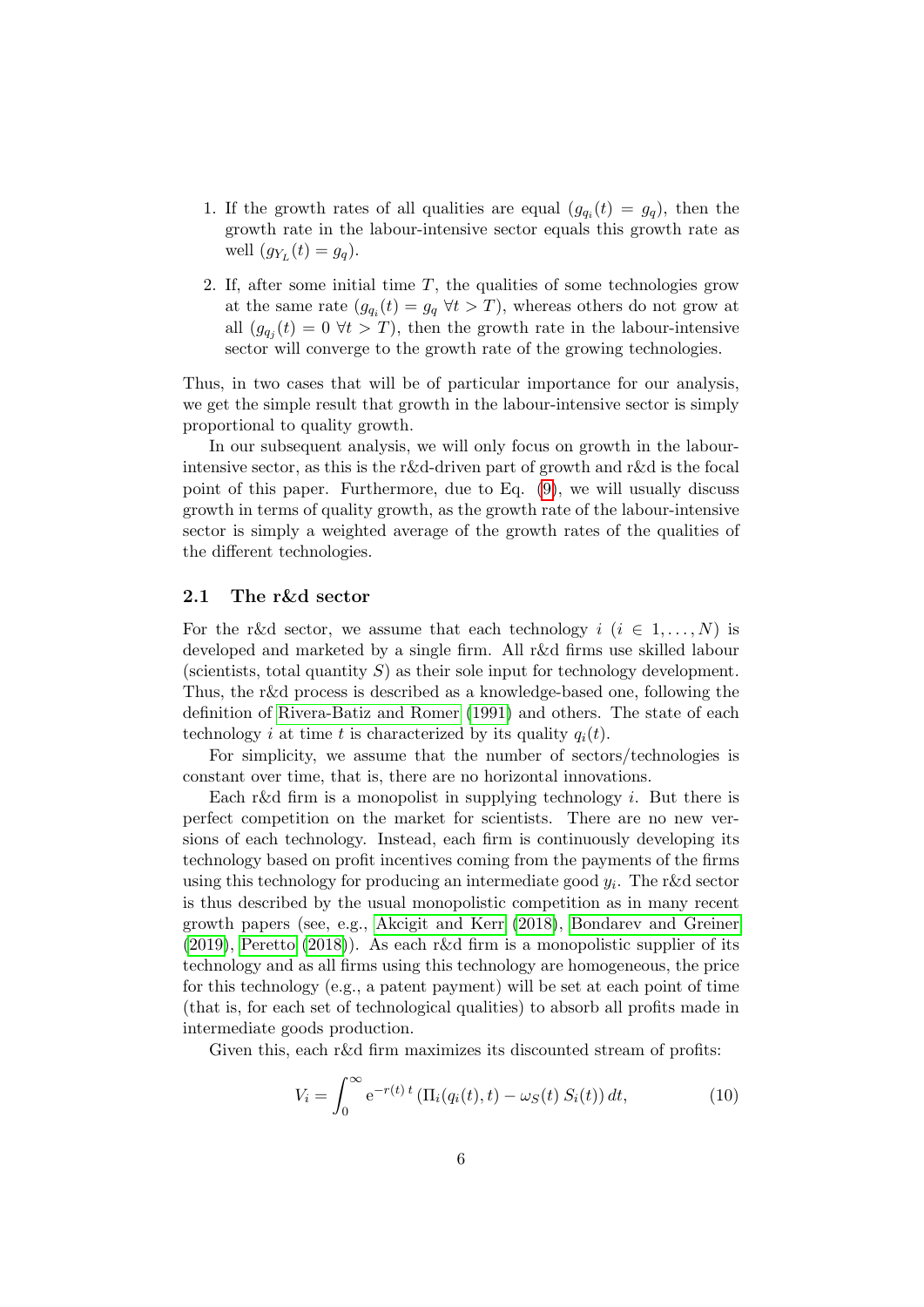where  $\Pi_i(q_i(t))$  is the profit flow from selling the technology i at quality  $q_i(t)$ to the associated firm in the manufacturing sector, where  $\omega_{S}(t)$  is the wage of scientists, and where  $S_i(t)$  is the number of scientists hired by r&d firm i to enhance its technology.

The last necessary ingredient is the production of knowledge for each sector. To this end, we use a specification similar to [Acemoglu](#page-32-8) [\(2003\)](#page-32-8), but use a knowledge spillover between the different technologies:<sup>[1](#page-7-0)</sup>

<span id="page-7-2"></span>
$$
\dot{q}_i = S_i^{\nu} \left( F_i \, \mathbf{q} + \alpha \right), \tag{11}
$$

where we assume  $0 < \nu < 1$ .

In the above equation,  $F_i \mathbf{q}$  are the spillovers coming from all other firms to the firm  $i$  as a function of the vector of all qualities  $q$ . If we consider all firms, the vector  $F_i$  that describes the spillovers to firm i can be seen as the *i*-th row vector of a spillover matrix  $\bf{F}$  that contains all spillovers to and from all firms. We focus our attention on positive effects between technologies and thus assume that all elements  $F_{ij}$  of **F** are non-negative.

It is instructive to compare our setting to that of [Peretto and Smulders](#page-34-1) [\(2002\)](#page-34-1). There, spillovers exist only within networks and are symmetric and of identical intensity wherever they exist. The case where each firm is part of exactly one spillovers-network (which is the main case analysed in [Peretto](#page-34-1) [and Smulders](#page-34-1) [\(2002\)](#page-34-1)), can thus be depicted in our setting as a block-diagonal matrix **F** whose non-zero entries all have the same value.<sup>[2](#page-7-1)</sup> In contrast, we assume a constant number of technologies, whereas the central element of [Peretto and Smulders](#page-34-1) [\(2002\)](#page-34-1) is an expanding variety of technologies that induces a dilution of public knowledge. Given these points, our setting should be seen as a complement to [Peretto and Smulders](#page-34-1) [\(2002\)](#page-34-1), as we allow for a variety of spillover structures but use less sophisticated assumptions on the set of available technologies.

The dynamics of [\(11\)](#page-7-2) are our main interest in this paper. We will analyse the dependency of these dynamics on the properties of the spillover matrix F. The r&d firm decides about the optimal allocation of research labour but does not take into account decisions of other firms affecting q, treating  $F_i$ **q** as an exogenous function of time. Consequently, r&d is described in our model as a system of N coupled dynamic programming problems.

<span id="page-7-0"></span><sup>&</sup>lt;sup>1</sup>[Acemoglu](#page-32-8) [\(2003\)](#page-32-8) uses the more general specification (in our notation and adjusted to the multi-technology setting)  $g_i^{1-\eta}$   $(S_i^{\nu} (F_i \mathbf{q} + \alpha))^{\eta}$  but sets  $\eta = 1$  for most parts of the analysis, which results in a model close to our specification for the case of a single technology.

<span id="page-7-1"></span><sup>&</sup>lt;sup>2</sup>The case, where firms select the networks they would like to belong to, cannot be replicated in our setting, as we take the spillover structure as being given and not subject to choice.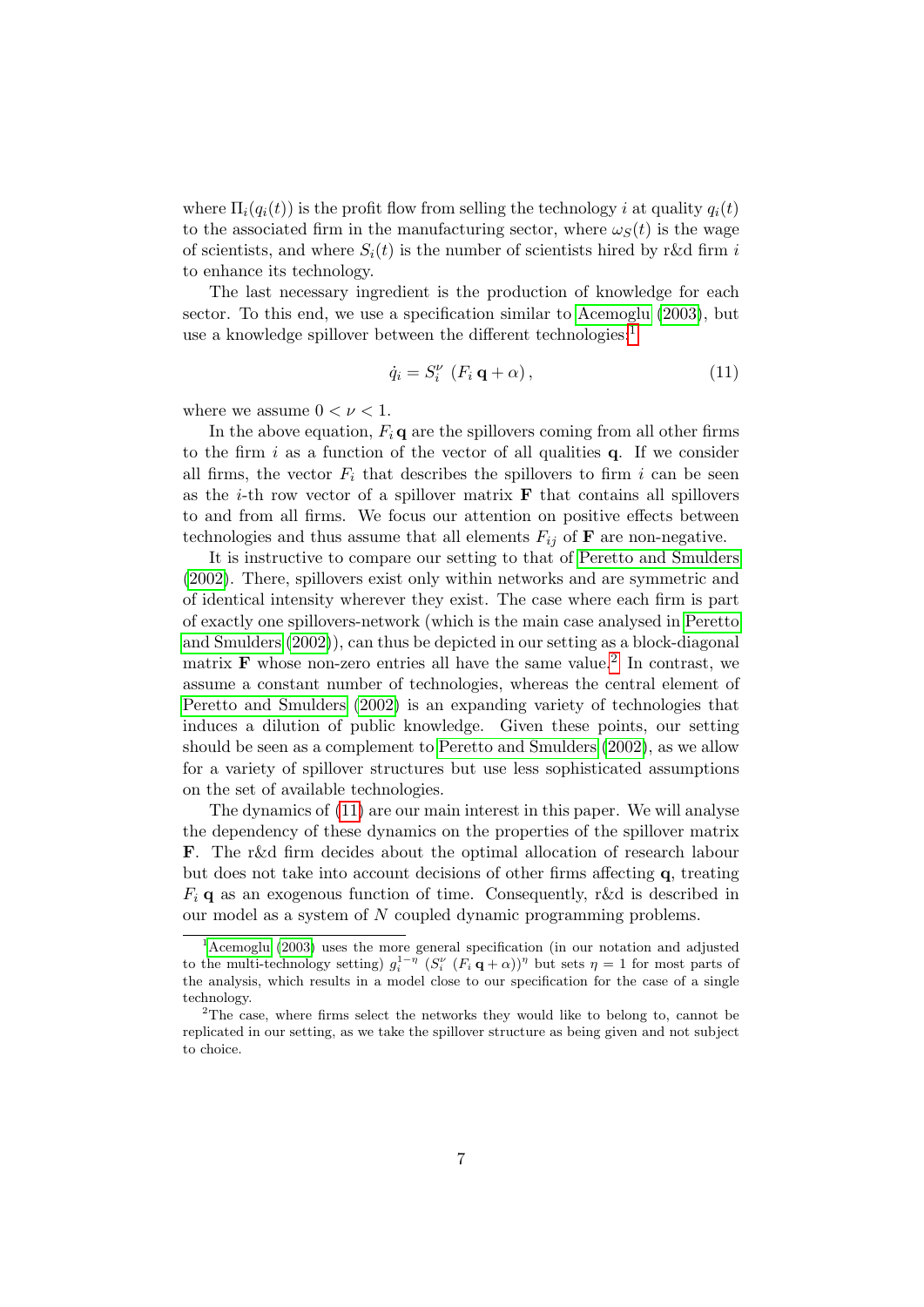# <span id="page-8-0"></span>3 The structure of cross-technology interactions and long-run development

To analyse the impact of different structures of cross-technology interactions on the prospects for long-run growth, we analyse our model for different spillover structures, that is, for different types of matrices F.

As a first step, we characterize the optimal behaviour of the r&d firms. Based on the model introduced above, the intertemporal optimization problem of firm i can be written as

$$
\max_{g_i(t)\geq 0} \int_0^\infty e^{-r(t)t} \left( \Pi_i(q_i(t),t) - \omega_S(t) S_i(t) \right) dt,\tag{12}
$$

$$
\dot{q}_i = S_i^{\nu}(t) \left( F_i \mathbf{q}(t) + \alpha \right). \tag{13}
$$

As each firm i accounts only for the second effect in Eq. [\(13\)](#page-8-1) (the  $\alpha_i$ ), the term  $F_i \mathbf{q}(t)$  in Eq. [\(13\)](#page-8-1) is, from this firm's perspective, simply some function of time  $f_i(t)$ . Taking into account Eq. [\(7\)](#page-5-1), the decision problem of firm  $i$  is characterized by the following Hamiltonian:

<span id="page-8-1"></span>s.t.

<span id="page-8-2"></span>
$$
H_i = \gamma(t) q_i(t) - \omega_S(t) S_i(t) + \psi_i(t) S_i^{\nu}(t) (f_i(t) + \alpha), \qquad (14)
$$

where  $\gamma(t)$  is the marginal return to quality, which is identical for all firms according to Eq. [\(7\)](#page-5-1), and where  $\psi_i(t)$  is the co-state variable of firm is decision problem.

Calculating the firm's optimal demand for scientists under the assumption that  $F_i \mathbf{q}(t) \geq 0$ , which is met due to all entries of  $F_i$  as well as all  $q_i(t)$ being non-negative, leads to

$$
S_i(t) = \left(\frac{\nu \psi_i(t) \left(f_i(t) + \alpha\right)}{\omega_S}\right)^{\frac{1}{1-\nu}}.\tag{15}
$$

Market clearing on the market for scientists implies  $\sum_{j=1}^{N} S_j(t) = S$  at all times, which yields

$$
\omega_S^{\frac{1}{1-\nu}}(t) = \frac{\left(\nu \sum_{j=1}^N \psi_j(t) \left(f_j(t) + \alpha\right)\right)^{\frac{1}{1-\nu}}}{S},\tag{16}
$$

and thus

$$
S_i(t) = s_i(t) S, \tag{17}
$$

1

$$
s_i(t) = \frac{\left(\psi_i(t) \left(F_i \mathbf{q}(t) + \alpha\right)\right)^{\frac{1}{1-\nu}}}{\sum_{j=1}^N \left(\psi_j(t) \left(F_j \mathbf{q}(t) + \alpha\right)\right)^{\frac{1}{1-\nu}}}.
$$
\n(18)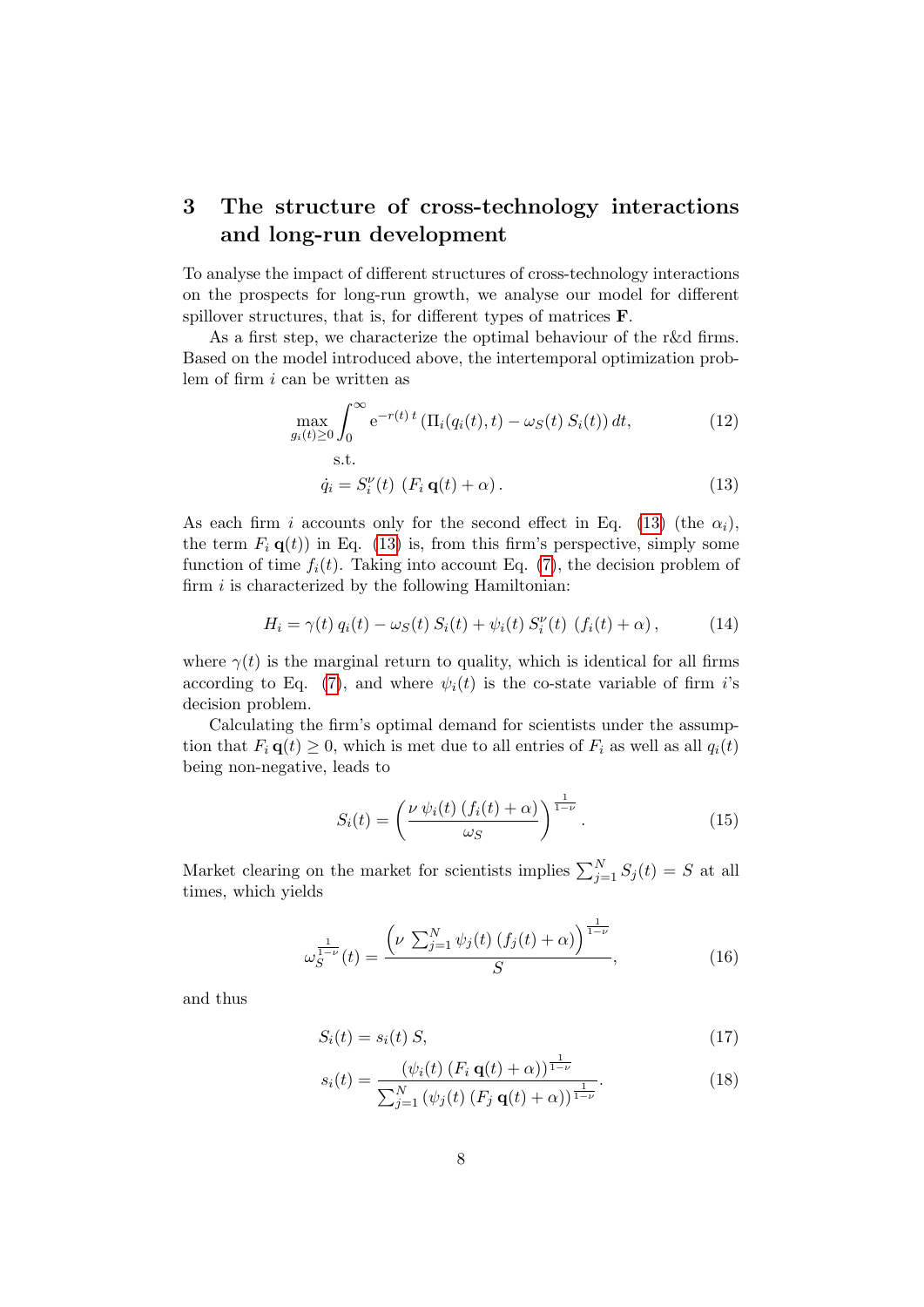In this specification,  $s_i(t)$  is simply the share of scientists employed by r&d firm  $i$  at time  $t$ . To gain insight into these shares, we have to assess the co-state variables. By Eq. [\(14\)](#page-8-2), these follow from

$$
\dot{\psi}_i(t) = r(t)\,\psi_i(t) - \gamma(t). \tag{19}
$$

As this equation is independent of  $q_i(t)$ , there are no firm-specific parameters, and all r&d firms have identical transversality conditions, the co-states of all firms will be identical at all points of time.<sup>[3](#page-9-0)</sup> This implies that we can write the share of scientists employed by r&d firm  $i$  in the simplified form

<span id="page-9-1"></span>
$$
s_i(t) = \frac{(F_i \mathbf{q}(t) + \alpha)^{\frac{1}{1-\nu}}}{\sum_{j=1}^{N} (F_j \mathbf{q}(t) + \alpha)^{\frac{1}{1-\nu}}}.
$$
\n(20)

This equation shows that the share of scientists that an r&d firm employs at time t depends on the spillovers that this firm receives relative to the spillovers other firms get. In fact, the above equation implies

$$
\frac{s_i(t)}{s_j(t)} = \left(\frac{F_i \mathbf{q}(t) + \alpha}{F_j \mathbf{q}(t) + \alpha}\right)^{\frac{1}{1-\nu}}.\tag{21}
$$

This is, of course, a consequence of the competition for scientists on the skilled labour market; firms that receive higher spillovers have a higher marginal productivity of scientists and will thus employ more scientists at the same equilibrium wage.

Note that Eq. [\(20\)](#page-9-1) implies that the allocation of scientists will converge to some constant allocation over time, if there is at least a single technology that has unlimited growth and causes a spillover. Furthermore, technologies that do not receive spillovers at all (or that only receive spillovers from technologies whose quality does not grow rapidly enough) will have a declining share of scientists that converges to zero in the long run.

The following first result formalizes these insights to a characterisation of the long-run distribution of scientists among r&d firms.

<span id="page-9-2"></span>**Lemma 1.** Let  $\mathcal{I} = \{1, ..., N\}$  and assume that there is at least one technology with unbounded growth that causes a spillover, that is, there are  $i, j \in \mathcal{I}$ with  $\lim_{t\to\infty} q_i(t) \to \infty$  and  $F_{ij} > 0$ .

Then, the set  $\mathcal I$  (all technologies) can be split into two disjoint sets  $\mathcal I_0$ (technologies that stop to grow, can be the empty set) and  $\mathcal{I}_{\infty}$  (technologies that continue to grow) and the distribution of scientists among r $\mathcal{C}d$  firms

<span id="page-9-0"></span><sup>&</sup>lt;sup>3</sup>This is where the assumption  $\beta = 1/2$  is essential; only due to this assumption the costate equation is independent of qualities, which allows to solve the model. Economically, this implies that increasing a quality by one unit yields the same payoff for all technologies at all times, which explains why the co-state variables take on identical values for all firms.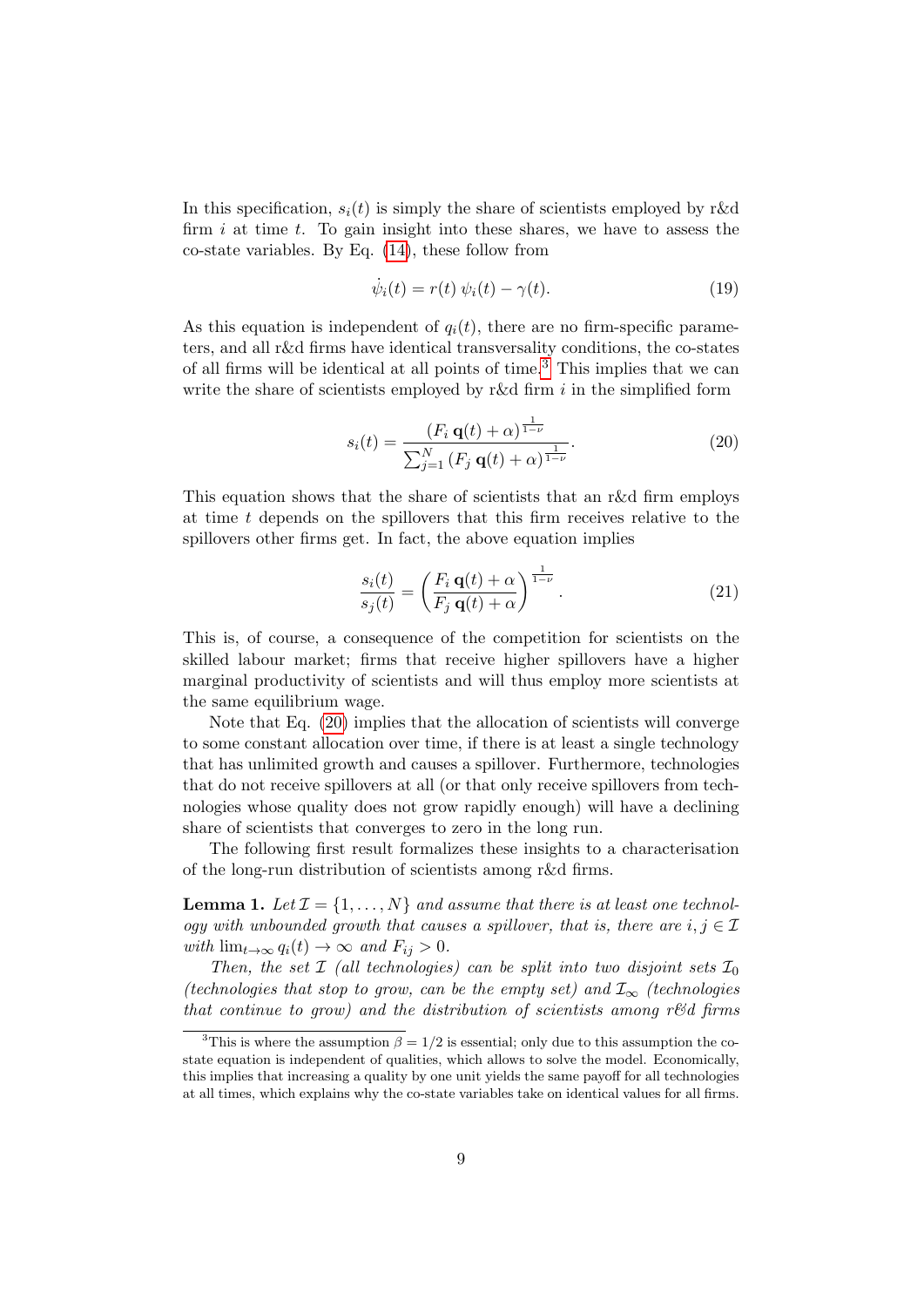converges to the following steady state:

<span id="page-10-1"></span>
$$
s_i^{\infty} = \begin{cases} 0, & \text{for } i \in \mathcal{I}_0, \\ \frac{\left(\sum_{j \in \mathcal{I}_{\infty}} F_{ij} \zeta_j\right)^{\frac{1}{1-\nu}}}{\sum_{j \in \mathcal{I}_{\infty}} \left(\sum_{k \in \mathcal{I}_{\infty}} F_{jk} \zeta_k\right)^{\frac{1}{1-\nu}}}, & \text{for } i \in \mathcal{I}_{\infty}, \end{cases} (22)
$$

where  $\zeta_i \in [0,1]$  for all  $i \in \mathcal{I}_{\infty}$ . Furthermore, all technologies in the set  $\mathcal{I}_{\infty}$ (technologies that continue to grow) will have identical growth rates in the long run.

Proof. See Section [A](#page-29-0) in the appendix.

 $\Box$ 

The lemma shows that, in the long run, only those technologies will continue to develop that are connected directly or indirectly to the most rapidly growing technology. This is a result of the competition for scientists. Technologies that receive spillovers from the most rapidly growing technologies have a higher marginal productivity of scientists. In the long run, this difference becomes so large that these technologies will attract all available scientists, despite the assumed declining marginal productivity of scientists  $(\nu < 1)$  in Eq. [\(11\)](#page-7-2).

That spillovers largely determine which technologies are going to be developed in the long run is a consequence of the homogeneity of the different technologies in the production sector: In our model, a marginal increase of the quality of a technology leads to the same increase in profit for all technologies, as Eq. [\(4\)](#page-4-0) is symmetric with regard to technologies and as our assumption of  $\beta = 1/2$  implies that the marginal benefit of technology development is constant (i.e., not changing with the quality). Due to this, the incentive to increase quality is the same for all technologies; they only differ with regard to how many scientists are required to achieve a given quality increase. This difference is determined by the spillovers and therefore the spillovers largely determine the long-run distribution of scientists and thus, via Eq. [\(13\)](#page-8-1), the long-run dynamics.

The above result is central to our analysis of the long-run dynamics. It shows that, when investigating technological development in the long run, we can safely neglect reallocations of scientists among the r&d firms that remain active. Such a reallocation will have substantial consequences in the short run (see Prop. 3 below), but after some time the allocation becomes stable and thus has no further consequences for growth patterns. This implies that the long-run dynamics in our model are governed by the following set of ODEs, whenever we have continued quality growth:

<span id="page-10-0"></span>
$$
\dot{\mathbf{q}}(t) = \mathbf{S} (\mathbf{F} \, \mathbf{q} + \alpha), \tag{23}
$$

where **S** denotes a diagonal matrix whose diagonal elements equal  $(S_i^{\infty})^{\nu}$ , which are the long-run numbers of scientists employed by the different r&d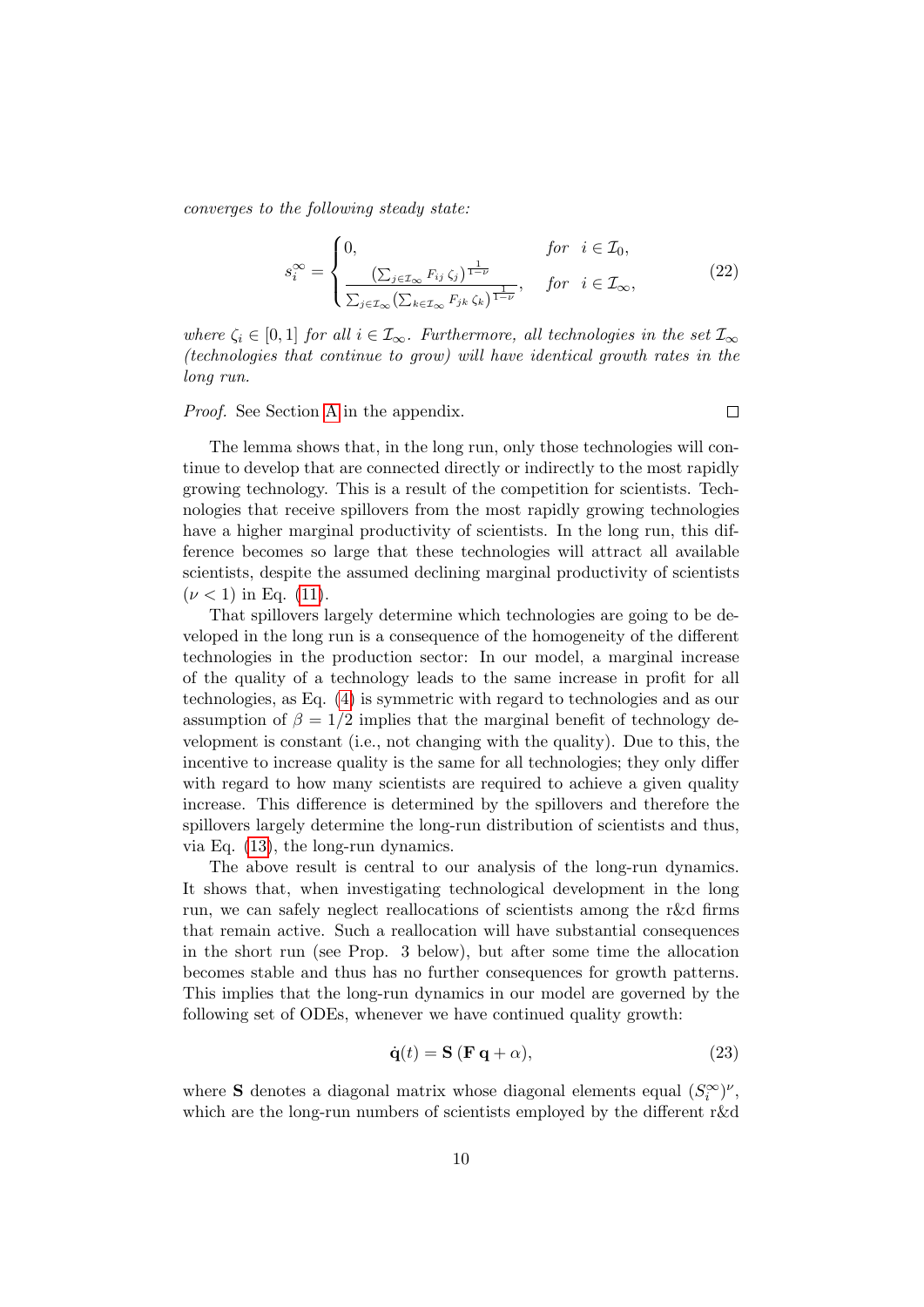firms. Note that this matrix  $S$  alters the relative size of entries in  $F$  but does not affect its structure for the surviving technologies, as it is a diagonal matrix. The exception is, of course, that some firms will not be able to hire any scientists in the long run, implying that the respective entries in S are zero and, consequently, the corresponding qualities remain constant. Observe further that the above ODEs are linear in qualities, so that they allow for the option of quality growth at constant rates.

For simplicity, we rewrite Eq. [\(23\)](#page-10-0) as

<span id="page-11-2"></span>
$$
\dot{\mathbf{q}}^{\infty}(t) = \mathbf{F}^{\infty} \mathbf{q}^{\infty} + \alpha^{\infty}, \tag{24}
$$

where  $q^{\infty}$  is the vector of all technologies that are still developed in the long run, where  $\mathbf{F}^{\infty} := \mathbf{S} \mathbf{F}$  and where  $\alpha^{\infty}$  captures the constant part in Eq. [\(23\)](#page-10-0), that is  $S \alpha$ , as well as the constant spillover from the technologies whose qualities have stagnated.

Lemma [1](#page-9-2) shows that some technologies can exhibit continued growth, whereas others might stagnate. Which technologies will continue to grow is determined by the Eqs. [\(13\)](#page-8-1), [\(20\)](#page-9-1), and the initial conditions. This is a system of N coupled nonlinear differential equations, which cannot be solved in general. However, it is possible to provide a simpler characterisation of the set of technologies that will grow in the long run.

To this end, we observe that, according to Lemma [1,](#page-9-2) all technologies that have continued quality growth in the long run have to grow proportionally to each other, that is, they will have identical growth rates. Thus, we have to analyse whether the spillover structure combined with the market clearing allocation of scientists admits set(s) of technologies that grow at the same rate.

Define the ratio of a technology's quality to the average quality  $Q(t)$ as  $z_i(t) := q_i(t)/Q(t)$ . As is obvious from this definition, all technologies j that do not grow continuously will have a  $z_i(t)$  that is zero in the long run. Furthermore, Lemma [1](#page-9-2) implies that, for all technologies that continue to grow in the long run, the  $z_i(t)$  will converge to a constant value. As all technologies that continue to grow have to grow at the same rate, we can characterize the set of technologies by the following system of equations and inequalities:

$$
\forall i, j = 1, ..., N, j > i: \qquad z_i \, z_j \, (g_i(t) - g_j(t)) = 0, \qquad (25)
$$

<span id="page-11-3"></span><span id="page-11-0"></span>
$$
\forall i = 1, \dots, N: \qquad \qquad z_i \ge 0. \qquad (26)
$$

Here,  $g_i(t)$  denotes the growth rate of technology i and  $\zeta_i$  is the long-run value of  $z_i(t)$ . Given this, Eq. [\(25\)](#page-11-0) simply states that, for every pair i, j of technologies that continues to grow  $(z_i, z_j > 0)$ , the growth rates have to be identical.<sup>[4](#page-11-1)</sup> Using our above definition of  $z_i(t)$ , with **z** being the vector

<span id="page-11-1"></span><sup>&</sup>lt;sup>4</sup>If a technology j stagnates, we have  $z_j = 0$  and thus all equations in which this technology appears are always met.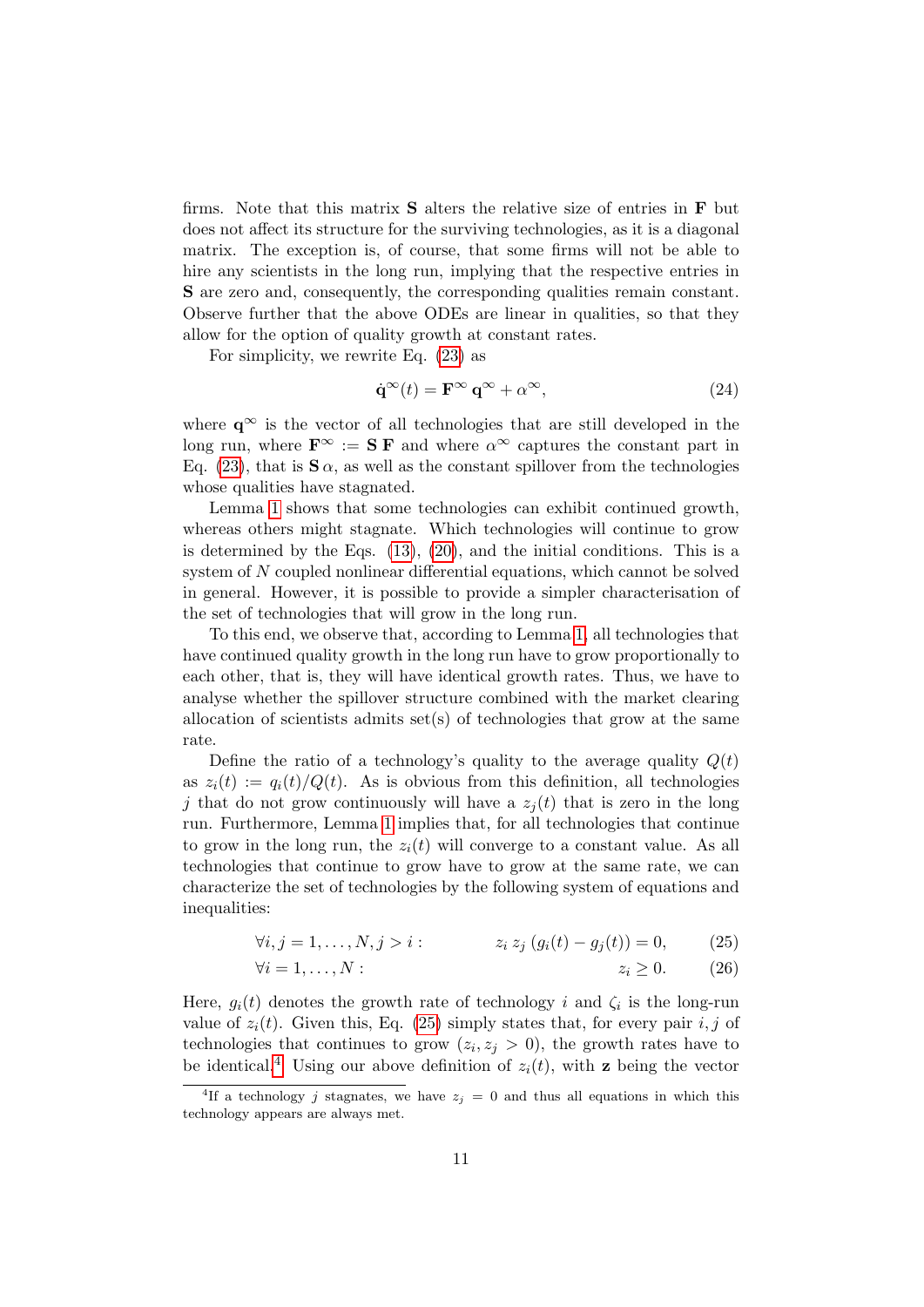of all  $z_i$ , as well as Eqs. [\(13\)](#page-8-1) and [\(20\)](#page-9-1), we can write the above system for sufficiently large  $t$  as

$$
\forall i, j = 1, ..., N, j > i : \qquad z_j \ (F_i \mathbf{z})^{\frac{1}{1-\nu}} = z_i \ (F_j \mathbf{z})^{\frac{1}{1-\nu}}, \qquad (27)
$$

$$
\forall i = 1, ..., N : \qquad z_i \ge 0, \qquad (28)
$$

whenever there is long-run growth. This leads to the following result.

<span id="page-12-2"></span>Proposition 1. Assume that there is long-run growth, that is, there is at least one technology i with  $\lim_{t\to\infty} q_i(t) = \infty$ , and that this technology causes a spillover. Then:

- 1. The system  $(27)–(28)$  $(27)–(28)$  $(27)–(28)$  has at least one solution  $z^*$  where at least one element of  $z^*$  is strictly positive.
- 2. Each solution  $z^*$  of Eqs. [\(27\)](#page-12-0)–[\(28\)](#page-12-1) characterizes a candidate for the set of technologies that have continued growth: All technologies i with  $z_i^* > 0$  have such growth, whereas all other technologies (with  $z_j^* = 0$ ) stagnate.
- 3. If the system  $(27)–(28)$  $(27)–(28)$  $(27)–(28)$  has a unique solution, then the set of technologies that continue to grow is fully determined by the spillover structure.
- 4. If the system  $(27)–(28)$  $(27)–(28)$  $(27)–(28)$  has multiple solutions, then the set of technologies that continue to grow can depend on the spillover structure, the value of  $\alpha$ , and the initial conditions.

Proof. See Section [B](#page-30-0) in the appendix.

<span id="page-12-1"></span><span id="page-12-0"></span>
$$
\Box
$$

This result reduces the question which technologies can potentially have continued quality growth to the solution of an equation system (instead of analyzing a set of nonlinear differential equations). As this system is nonlinear, it can have a finite number of multiple solutions, which implies that there can be different technology clusters that are candidates for the longrun winner. If this is the case, the answer to the question which technology cluster will prevail in the long run can depend both on the spillover structure and on initial conditions.

We have already explained above that the spillover structure is clearly an important determinant for which technologies will grow in the long run. The insight provided by Prop. [1,](#page-12-2) that initial conditions, and thus past r&d decisions, can also be important is somewhat surprising. From an economic perspective, there are two main causes for this.

The first one is the interaction of spillovers and competition for scientists. At each point of time, a firm's ability to attract scientists depends on the spillovers that it receives and thus on the current distribution of quality among technologies; firms that receive spillovers from already fairly developed technologies have an advantage in the competition for scientists. But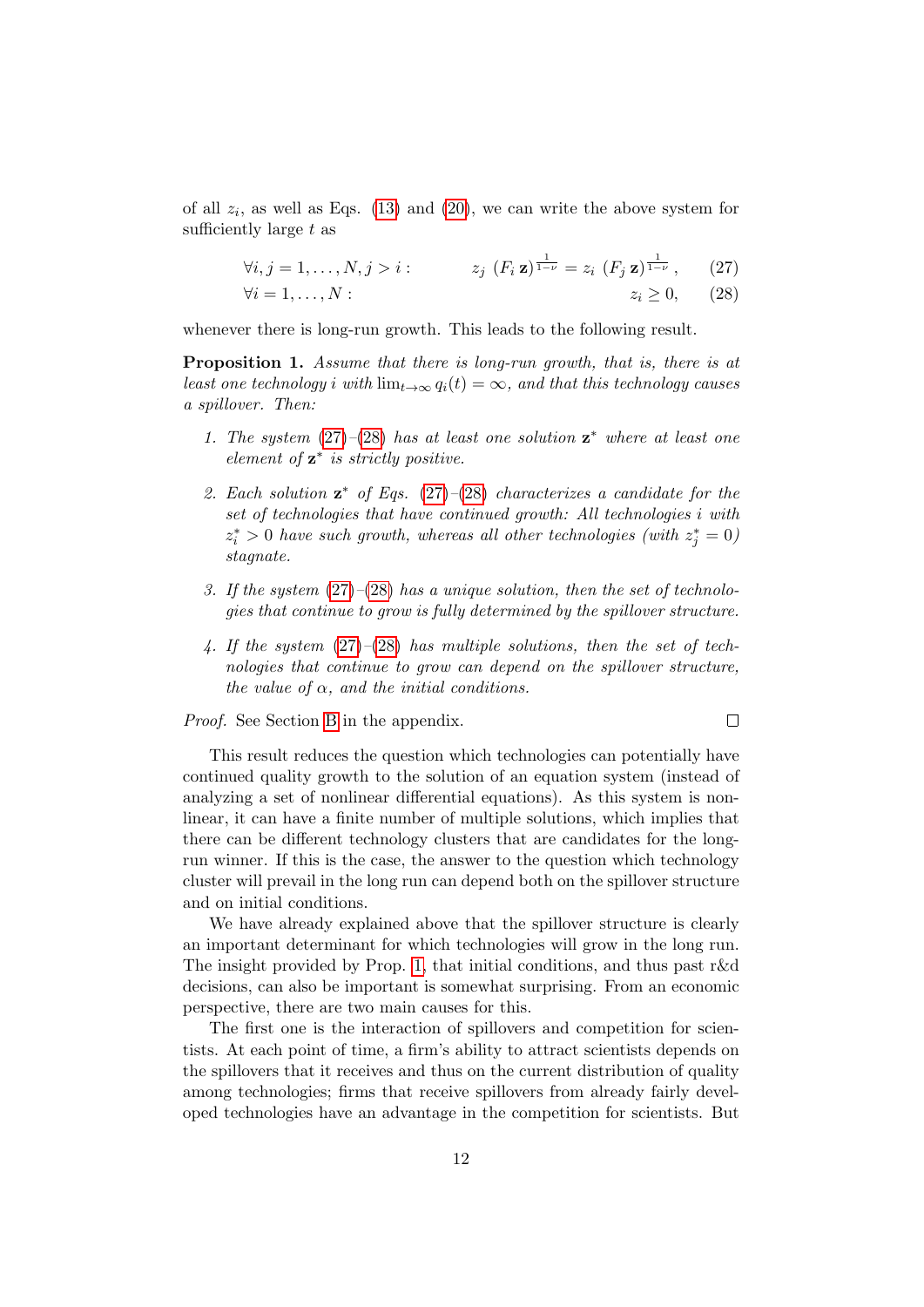the allocation of scientists that results from this will determine the qualities in the next period. Now, if there are, for example, two clusters of technologies that each have strong spillovers within the cluster but no spillovers between clusters, only one of these clusters will see continued development according to Lemma [1,](#page-9-2) as it is able to attract all scientists in the long run. Which of the two clusters will eventually claim this position depends on which cluster grows more rapidly and thus, potentially, on the initial shares of scientists that are strongly influenced by the initial qualities.

A second reason is that spillovers are externalities and we investigate the outcome of decentralized hiring decisions of scientists. Thus, while a firm takes into account the spillovers that it currently receives, when deciding how many scientists it hires at a given wage, it does not take into account that the result of this decision might influence the development of the technologies that create this spillover. This implies that the quality development is not perfectly coordinated by the market for scientists. From a societal perspective, scientists should be allocated both according to the spillovers that are received by a technology (which determine the current productivity of scientists) and the spillovers that are provided by a technology (which determine the societal benefit of developing the technology). But in the decentralized outcome analysed here, only the former effect is taken into account. This creates room for inefficient outcomes and thus for the particular type of path-dependency discussed above.

So far, our results all depend on the assumption that there is growth in the long run. As a next step, we investigate whether and how different types of spillovers induce growth. To this end, it is useful to distinguish different classes of spillovers. The matrix  $\bf{F}$  that describes spillovers in our model is only a first step towards this end, as it describes solely the spillovers that occur directly between two technologies. But if a technology  $i$  causes a spillover to a technology  $j$ , which in turn influences the development of a third technology  $k$ , then the technology  $k$  receives an indirect spillover from  $i$  via  $j$ . To capture these indirect effects, we distinguish spillover structures by examining the network of spillovers, that is, by seeing the matrix  $\bf{F}$  as the description of a directed graph.

In the next steps of our analysis, only the existence of a spillover between two technologies (direct or indirect) matters, not the strength of the spillover. Therefore, we define an adjacency matrix that characterizes the structure of the network of spillovers. This adjacency matrix A is constructed from the spillover matrix **F** by setting the components  $a_{i,j}$  of **A** in the following way

$$
a_{i,j} = \begin{cases} 1, & \text{if } f_{i,j} > 0 \\ 0, & \text{otherwise.} \end{cases} \tag{29}
$$

Thus,  $a_{i,j}$  simply indicates whether technology i receives a spillover from technology j (in this case,  $a_{i,j} = 1$ ) or not  $(a_{i,j} = 0)$ . This matrix is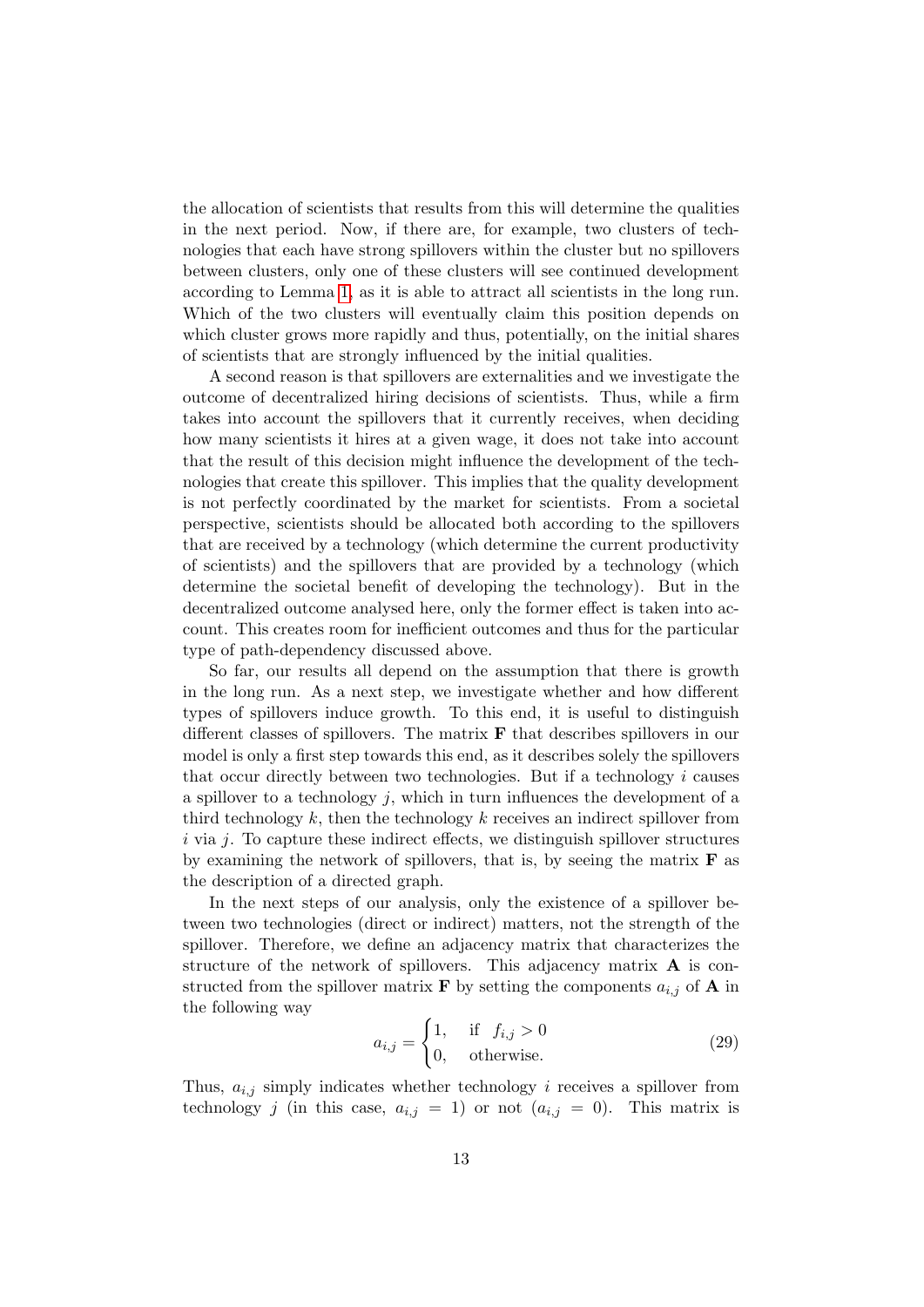particularly useful, as the matrix product  $\mathbf{A}\mathbf{A}$  indicates whether technology  $i$  receives an indirect spillover from technology  $j$  via exactly one technology in between (in this case, the  $i, j$  component of the matrix product is strictly positive) or not. Similarly,  $A^k$  indicates whether a technology is linked to another technology via exactly  $k-1$  technologies in between. Given these points, we define

$$
\mathbf{A}^{\infty} := \sum_{k=1}^{N} \mathbf{A}^{k}.
$$
 (30)

This matrix  $\mathbf{A}^{\infty}$  shows whether a technology is connected directly or indirectly to another technology. Based on this matrix, we introduce some spillover structures that will be of particular importance in our analysis.

#### <span id="page-14-1"></span>Definition 1.

- 1. Technologies are independent, if **F** and thus  $A^{\infty}$  are diagonal matrices.[5](#page-14-0)
- 2. Spillovers are one-way, if  $\bf{F}$  (possibly after reordering technologies) is a lower triangular matrix. In this case,  $A^{\infty}$  is also lower triangular.
- 3. Technologies are separated in two technology clusters, if  $A^{\infty}$  (possibly after reordering technologies) can be written as

$$
\begin{pmatrix} A_1 & 0 \\ 0 & A_2 \end{pmatrix}, \tag{31}
$$

with  $A_1$  and  $A_2$  being square submatrices.

4. Technologies are strongly connected, if all elements of  ${\bf A}^{\infty}$  are strictly positive. A special case of strongly connected technologies are homogeneous spillovers, where  $\forall i, j \in N : F_{ij} = f > 0$ .

The above characterisation captures some important cases. For independent technologies, we have at most intra-technology spillovers. The other extreme is the case of strongly connected technologies, where each technology influences each other technology either directly or indirectly. In between, we have the cases of one-way spillovers and separated technology clusters, which lead to some particularly interesting results, as our analysis will show.

Note that the above classification of spillover structures is loosely connected to the differentiation between reducible and irreducible matrices, which is central to the innovation network literature. If  $F$  is irreducible, it cannot be one-way. However, if  $F$  is reducible, this does not necessarily imply that the spillover structure is one-way, rather it indicates only that

<span id="page-14-0"></span><sup>&</sup>lt;sup>5</sup>If **F** is diagonal, each  $\mathbf{F}^k$  is diagonal and thus the same holds for  $\mathbf{A}^{\infty}$ .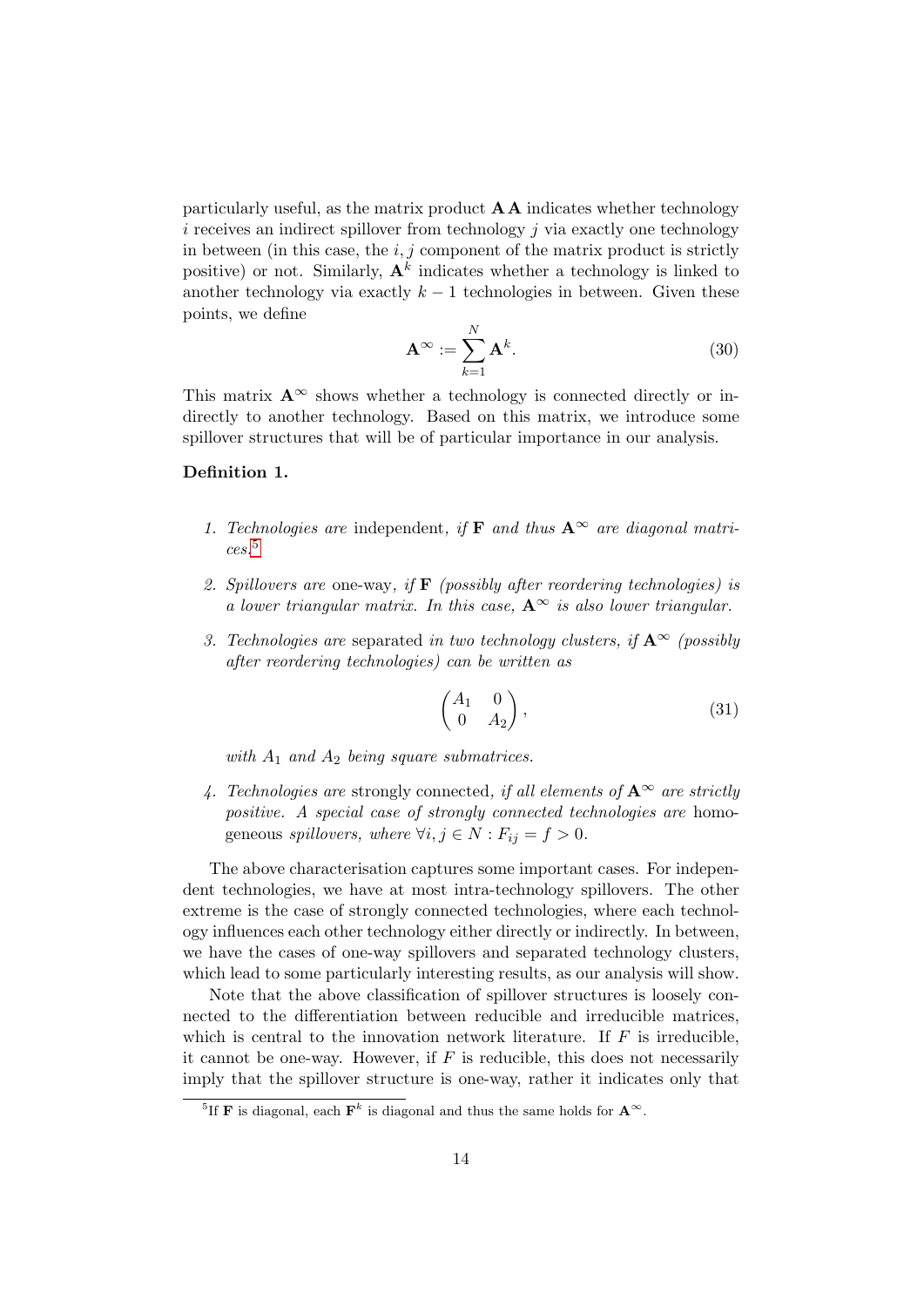the structure contains at least one cluster of technologies that is separated from all others.

These definitions can be used to show how different types of spillover structures lead to different growth prospects and patterns. The next proposition yields some first insights in this regard.

<span id="page-15-1"></span>**Proposition 2.** Assume  $\alpha > 0$ . Then:

- 1. If there are no spillovers, that is  $\mathbf{F} = 0$ , every technology grows linearly with long-run growth rates  $\lim_{t\to\infty} g_q := \frac{\dot{q}}{q}$  $\frac{q}{q}$  tending to zero.
- 2. If there are only intra-technology spillovers, that is, the technologies are independent, but we have at least one technology i with  $F_{ii} > 0$ , the technology/technologies with the highest intra-technology spillovers will grow exponentially in the long run and all other technologies will stagnate.<sup>[6](#page-15-0)</sup>
- 3. If there are no intra-technology spillovers  $(F_{ii} = 0 \ \forall i = 1, ..., N)$ , then:
	- (a) If cross-technology interactions are one-way, there is linear growth in the long run.
	- (b) If there is at least one two-way cross-technology interaction (i.e.,  $\exists i \neq j$ :  $F_{ij} F_{ji} > 0$ , there is exponential growth in the long run.
- 4. If all technologies are strongly connected, all technologies will grow exponentially in the long run. If the technologies are even homogeneous  $(F_{ij} = f > 0, \forall i, j)$ , the long-run growth rate will, in addition, be proportional to f.

 $\Box$ 

Proof. See Appendix [C](#page-31-0)

This proposition shows how the structure of spillovers shapes growth prospects in our model. The first case establishes a benchmark: Without any spillovers, there can be growth but only at a declining rate. This is intuitive, as we have a constant number of scientists, which are the main resource for r&d, and without spillovers the marginal productivity of a given number of scientists does not change over time, as existing knowledge does not render research more productive in this case.

The other extreme is the case of strongly connected spillovers, which can be seen as a second benchmark. In this case, each technology influences each other technology. Thus knowledge gained from one research activity is always increasing the productivity of all other research activities in later

<span id="page-15-0"></span><sup>&</sup>lt;sup>6</sup>Formally, there exists a non-empty set  $S \subseteq \{1, ..., N\}$  of all technologies i with  $F_{ii} = \max_{j \in \{1,...,N\}} F_{jj}$ . All technologies  $i \in \mathcal{S}$  will grow at a constant rate in the long run, whereas all technologies  $j \notin \mathcal{S}$  will stagnate.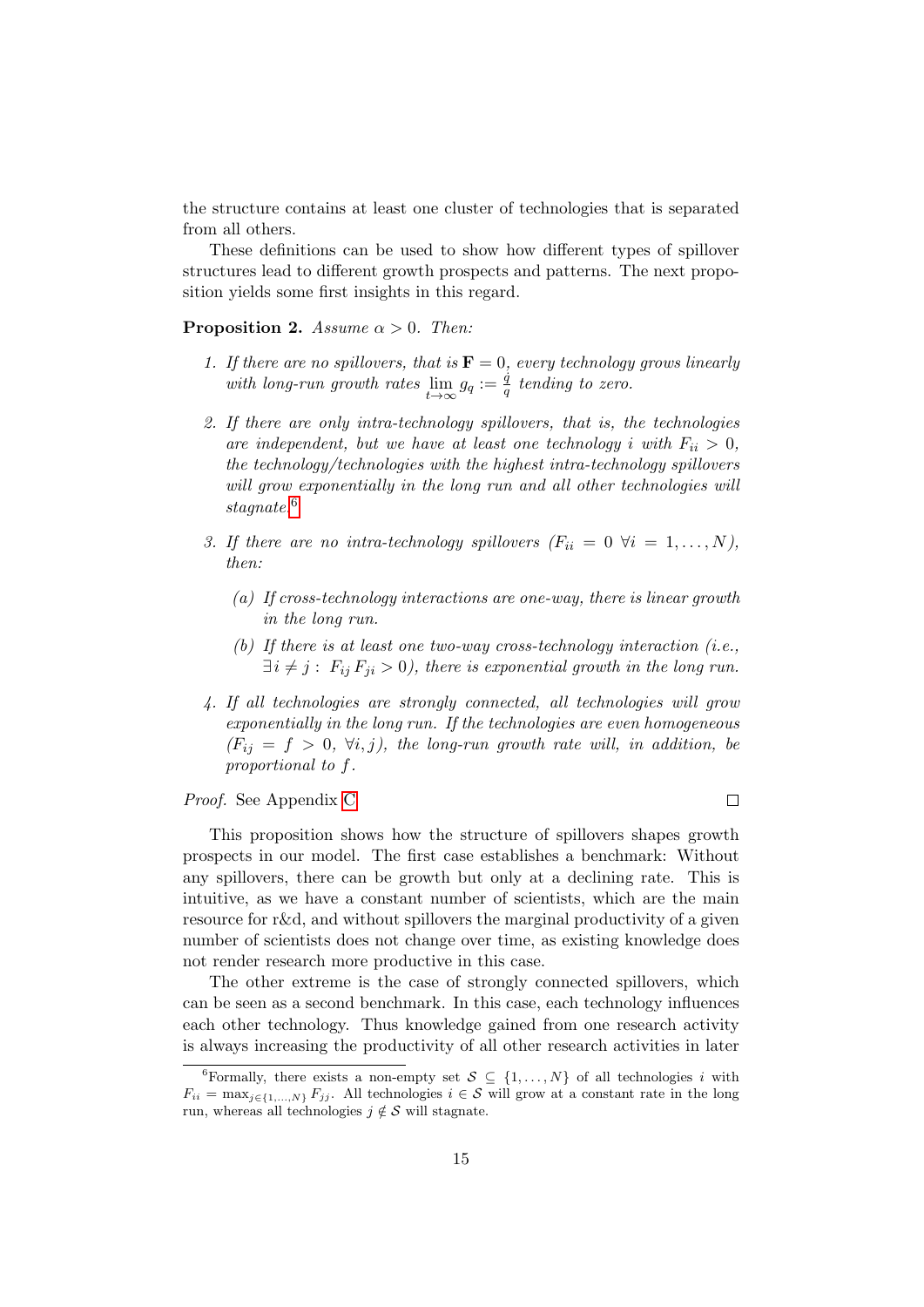periods. This setting provides the strongest feedback effects that are possible in our model and thus, unsurprisingly, leads to the standard case of all qualities growing at identical and constant rates in the long run. Formally, the outcome of this case is easily observable from Eq. [\(23\)](#page-10-0): By Lemma [1,](#page-9-2) the long-run distribution of scientists (as described by the matrix S in Eq. [\(23\)](#page-10-0)) is constant and thus the r&d growth engine is described by a set of differential equations that are all linear in the qualities  $q(t)$ .

The important point of Prop. [3](#page-20-0) is, however, that there can be additional cases. Of particular interest is Case 3, which exemplifies the importance of the structure of spillovers: If we have two-way spillovers between technologies, we get exponential growth, albeit possibly only for some technologies. In contrast, one-way spillovers, where a technology receives spillovers only from 'upstream' technologies and causes spillovers only to 'downstream' technologies will not provide an outcome that deviates substantially from the case of no spillovers in the long run.

To interpret this, it is helpful to have a look at several special subcases of Case 3.

<span id="page-16-0"></span>Corollary 1. Under the assumptions of Case 3 of Prop. [2,](#page-15-1) there is no exponential growth if each technology either causes or receives spillovers but never both, that is, for each technology i: if  $F_{ij} > 0$  for some  $j \neq i$ , then  $F_{ji} = 0$  for all  $j \neq i$ , and if  $F_{ji} > 0$  for some  $j \neq i$ , then  $F_{ij} = 0$  for all  $j \neq i$ .

Proof. Under the assumptions of the corollary, the technologies can be reordered, so that the matrix  $\bf{F}$  has a lower triangular structure (see Def. [1](#page-14-1)) Case 2).  $\Box$ 

<span id="page-16-1"></span>Corollary 2. Under the assumptions of Case 3 of Prop. [2,](#page-15-1) exponential growth is feasible if and only if there exists a 'core' of technologies, i. e. at least a pair of technologies positively affecting each other (circular chain).

*Proof.* If there are no circular chains of interaction, the matrix  $\bf{F}$  can always be brought to a triangular structure by re-ordering the technologies. Thus if this is not the case, exponential growth is possible.  $\Box$ 

Proposition [2](#page-15-1) and the above corollaries show that the structure of crosstechnology interactions strongly influences the prospects of long-run growth. Specific structures of cross-technology interactions are required to induce exponential growth, irrespective of the strength of the interactions.

Case 3 (a) of Prop. [2](#page-15-1) shows for which structures of interactions there is no chance for exponential growth. As Corollary [1](#page-16-0) suggests, this case contains all interaction structures, where each technology either only contributes to the development of other technologies or only profits from the state of other technologies but never both simultaneously. In such cases, r&d can induce development but only with decreasing growth rates. Thus a general purpose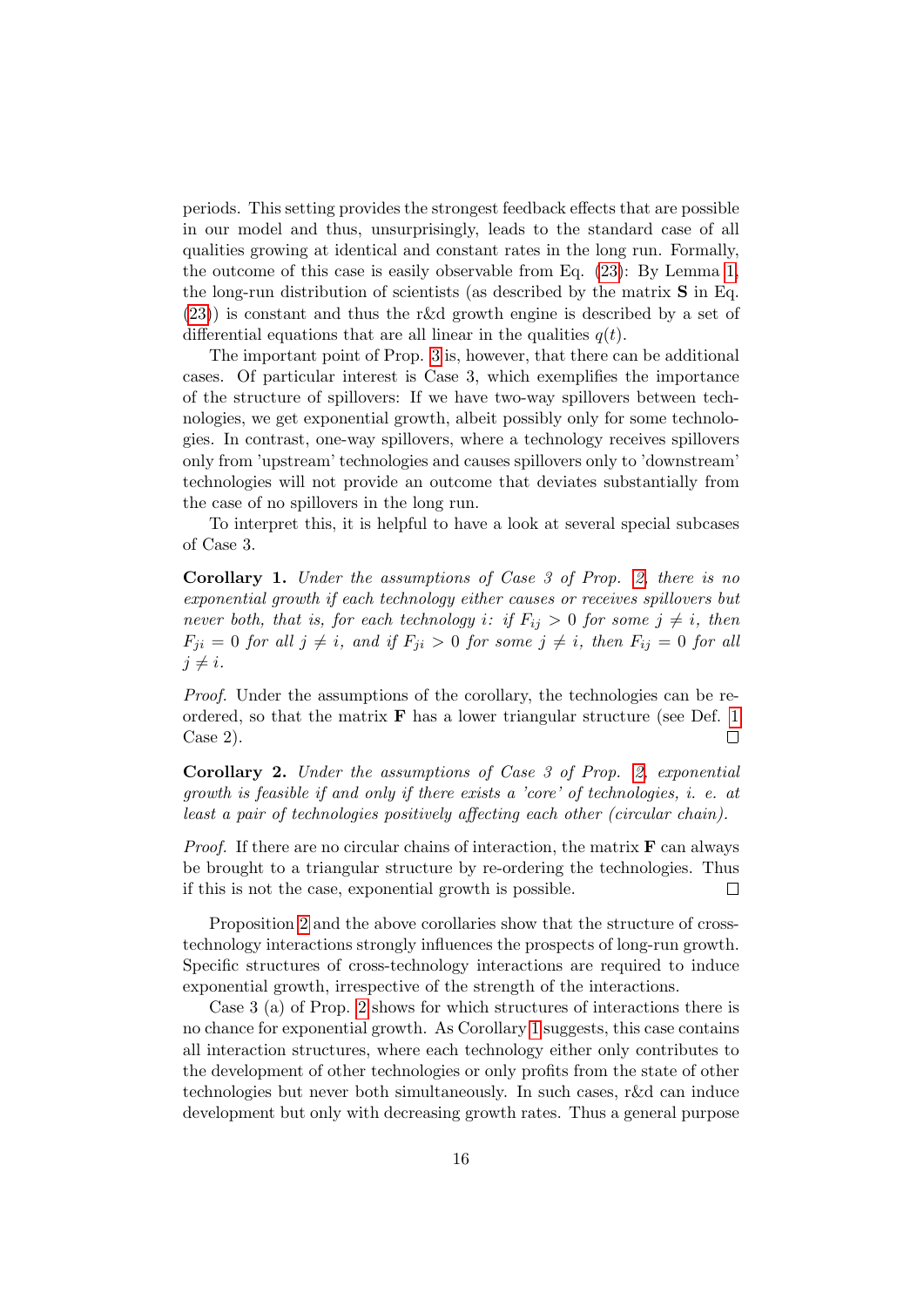technology (GPT), as in [Bresnahan and Trajtenberg](#page-33-5) [\(1995\)](#page-33-5), is not sufficient to warrant exponential growth: The GPT itself has to receive a positive feedback, either from its own development or from the other technologies.

Corollary [2](#page-16-1) highlights that to achieve constant positive growth rates, it is necessary to have at least one circular chain of development. This is similar to the concept of a core in [Rebelo](#page-34-6) [\(1991\)](#page-34-6). Thus exponential r&d-driven growth requires two-way interactions, which, however, do not necessarily have to be between two technologies. A chain of development, where each technology in the chain has a positive impact on the next technology and where there is a positive spillover from the end of the chain to its beginning (so that the chain is 'circular') also suffices, as does an intra-technology spillover (which is the shortest possible chain of development), as described by Case 2 of Prop. [3.](#page-20-0)

These results are fairly intuitive. Quality grows at most linearly over time in the absence of spillovers (see Case 1 of Prop. [2\)](#page-15-1). If spillovers are one-way, some technologies might receive a positive spillover from other technologies. But as these spillover-generating technologies have themselves only linearly growing quality, the spillover cannot induce exponential growth (the effect of the spillover increases only linearly with time). In such a case, the dynamic system Eq. [\(23\)](#page-10-0) can be ordered in a way so that the equation for each technology i depends only on qualities  $j < i$ , that is, there is no equation where the growth of a technology  $i$  is influenced by the quality of this technology itself or by the quality of some technology that is influenced by this technology i.

Only the presence of feedback effects, where some technology i positively influences another technology  $j$  and, in turn, gets a positive spillover from technology j, can generate exponential growth. In such a setting, technology  $i$  has not only an effect on the other technology  $j$ , but (via the bidirectional spillover) its own growth causes an indirect spillover to itself. This is possible either by a bidirectional interaction between two technologies or by more complex circular chains of innovation, as described in Corollary 2. This can be seen as a generalization of the 'common pool of knowledge' type of spillover that is used in many growth models; such a knowledge pool is not required to generate exponential growth, but the aspect that at least one technology has an indirect positive effect on itself via a circular chain of spillovers is necessary.

Note that Prop. [2](#page-15-1) relies solely on the structure of spillovers, not their size. If, for example, the structure conforms to the case of one-way spillovers, even arbitrarily strong spillovers between technologies will not suffice to induce exponential growth.

Finally, Case 2 of Prop. [2](#page-15-1) shows the relative importance of knowledge or spillover-driven growth and individual technologies' growth. Positive intratechnologies spillovers can easily generate exponential growth and this is well-known in the growth literature.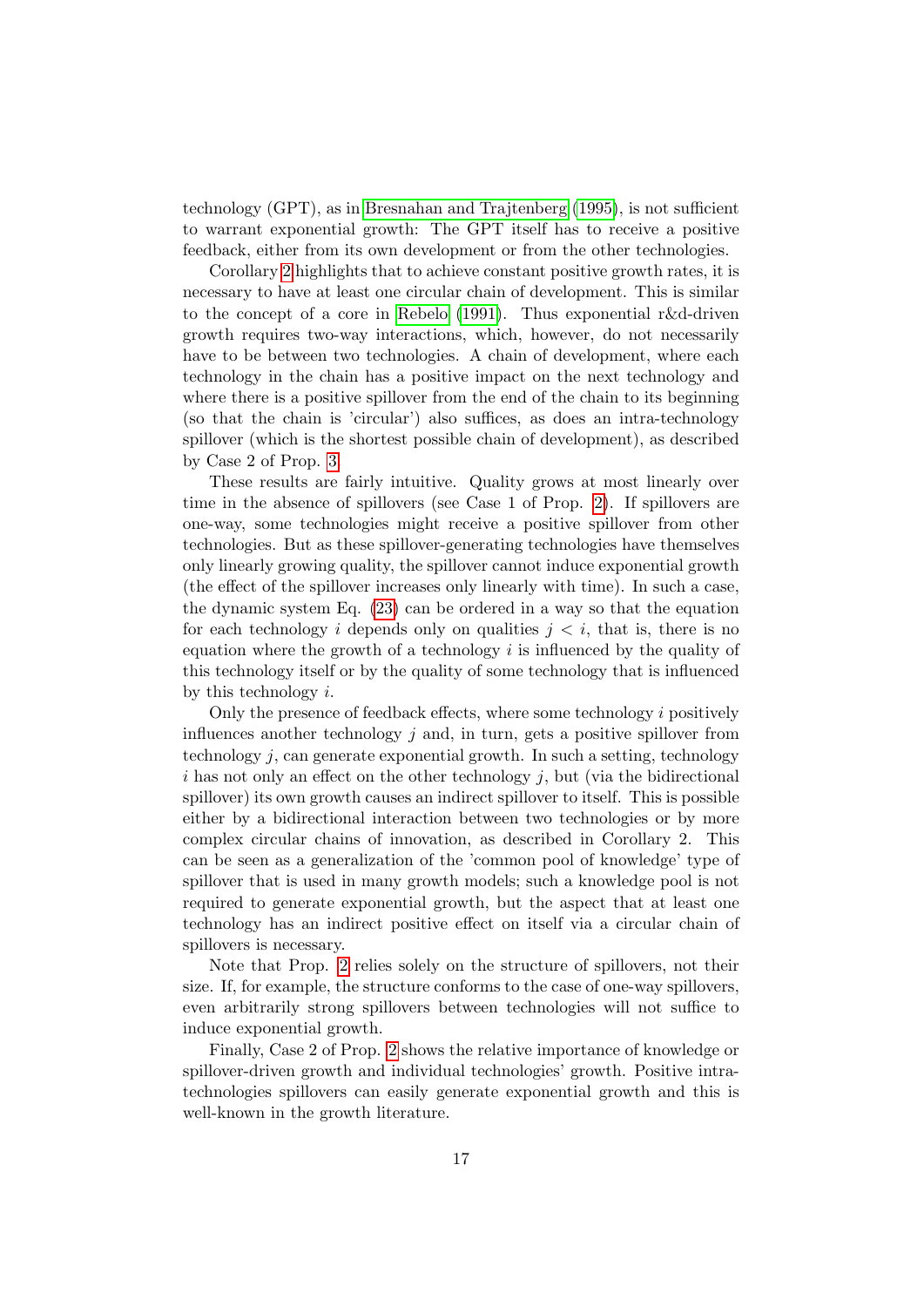<span id="page-18-1"></span>

Figure 1: Less than exponential growth

An illustrative example can be given for  $N = 4$  by choosing

$$
\mathbf{F} = \begin{pmatrix} 0 & 0 & 0 & 0 \\ 1 & 0 & 1 & 0 \\ 1 & 0 & 0 & 0 \\ 1 & 1 & 0 & 0 \end{pmatrix} . \tag{32}
$$

This matrix resembles a setting where technology 1 only gets spillovers, technology 4 only causes spillovers, and technologies 2 and 3 interact with the other technologies in a way so that no circular chain of spillovers exists.<sup>[7](#page-18-0)</sup> Thus, such a spillover structure cannot induce exponential growth. Formally, this matrix has all eigenvalues strictly equal to zero and thus only lessthan-exponential growth is possible. Technology levels and growth rates are illustrated in Figure [1.](#page-18-1) This example illustrates a situation where, initially, some technologies can grow faster than linearly. But the competition for scientists eventually drives out the development of all technologies except the fastest growing one. This, in turn, reduces the growth of the fastest growing technology, as it does not receive increasing spillovers from the other

$$
\mathbf{F} = \begin{pmatrix} 0 & 1 & 0 & 1 \\ 0 & 0 & 1 & 1 \\ 0 & 0 & 0 & 1 \\ 0 & 0 & 0 & 0 \end{pmatrix},
$$

by switching the numbering of Technology 1 and 4.

<span id="page-18-0"></span><sup>&</sup>lt;sup>7</sup>Indeed, this setting can be reordered to a one-way spillover structure with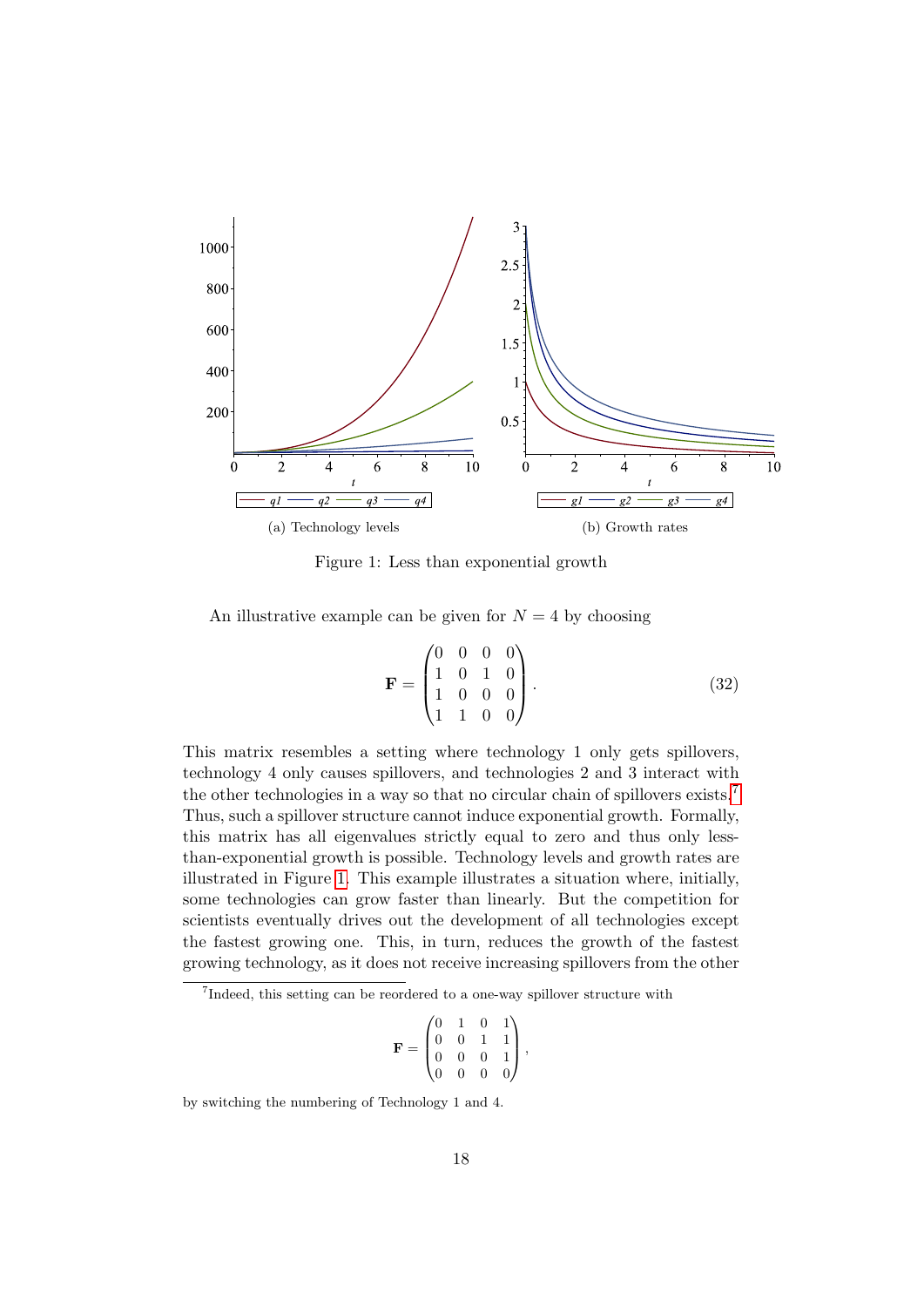<span id="page-19-0"></span>

Figure 2: Exponential growth pattern

technologies anymore. Consequently, growth is reduced to linear growth in the long run.

However, if we modify the example so that

$$
\mathbf{F} = \begin{pmatrix} 0 & 0 & 0 & 1 \\ 1 & 0 & 1 & 0 \\ 1 & 0 & 0 & 0 \\ 1 & 1 & 0 & 0 \end{pmatrix}, \tag{33}
$$

we get a circular chain of interactions from Technology 1 to Technology 4 to Technology 2 and then back to Technology 1. This creates the opportunity for exponential growth, as an improvement of Technology 1 generates an indirect spillover (via Technologies 4 and 2) to itself. Again, formally this matrix has at least one positive eigenvalue, which leads to an exponential solution for [\(24\)](#page-11-2). This type of growth is illustrated in Figure [2.](#page-19-0)

Relating our results so far to the literature on innovation networks shows that an irreducible spillover matrix can induce exponential growth, as such a matrix describes a strongly connected directed network of spillovers. Moreover, this growth will spread out to all technologies, as an irreducible spillover matrix admits no separated technologies or separated technology clusters.

On the contrary, if  $F$  is reducible but contains at least one circular chain, there can be exponential growth due to spillovers but it will be concentrated in some specific cluster (a 'core') while other sectors/technologies will not grow beyond a steady state ('periphery'), as they will not be able to attract scientists in the long run. Such a situation is observed in some modern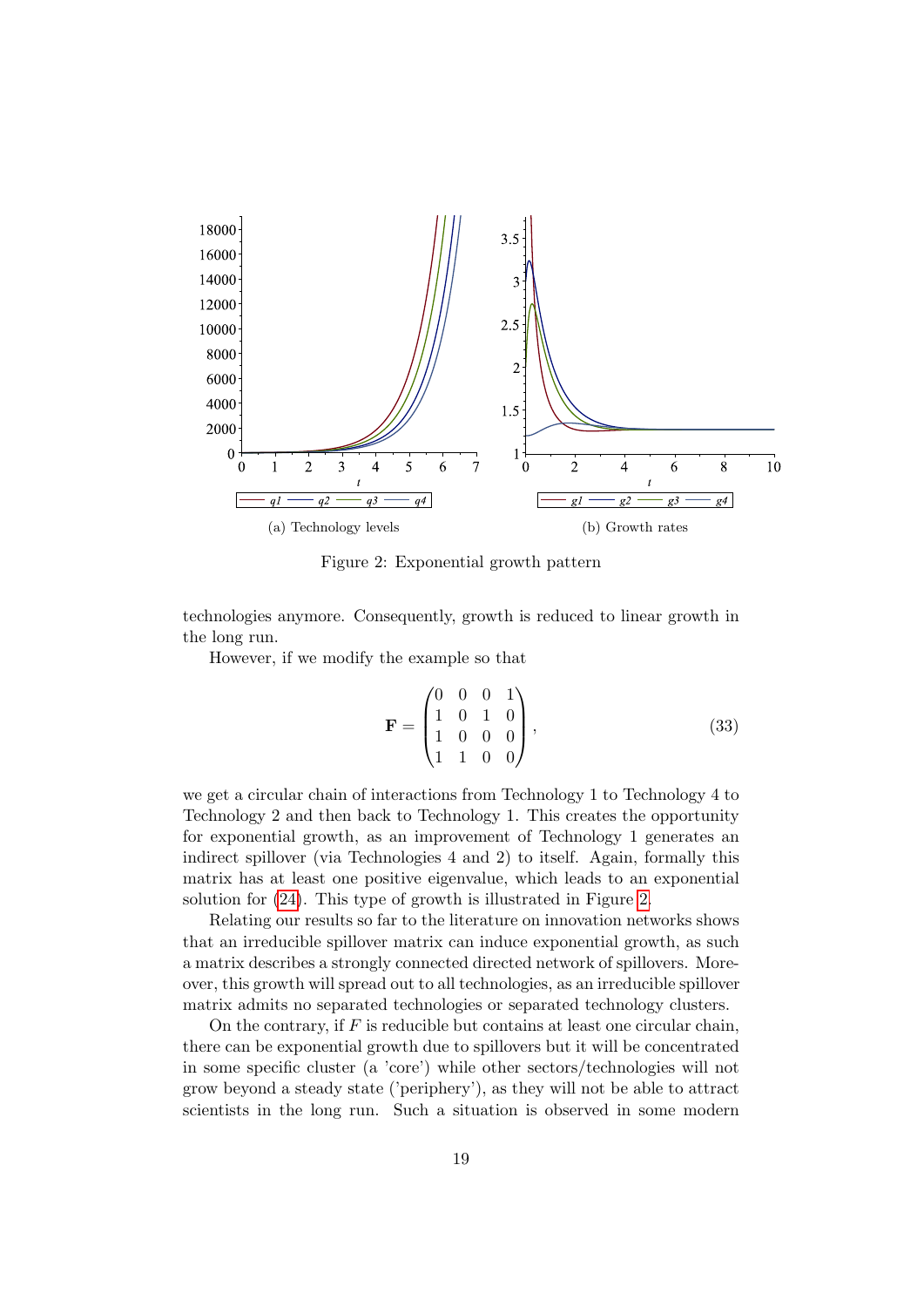economies with regard to the spatial distribution of growth (see [Storper](#page-34-7) [\(2011\)](#page-34-7) and the related economic geography literature). Furthermore, [Ace](#page-32-3)[moglu et al.](#page-32-3) [\(2016\)](#page-32-3) suggest that spillovers are concentrated on some key industries, which could easily lead to a similar effect.

To link our results to the network literature we re-state a part of our main result in terms of the irreducibility of  $F$ :

<span id="page-20-0"></span>Corollary 3. Assume Lemma [1](#page-9-2) holds. Then:

- 1. If F is irreducible (for example, all technologies are strongly connected) all technologies survive in the long run and grow exponentially
- 2. If  $\bf{F}$  is reducible (for example, there are only one-way spillovers), not all technologies may survive in the long run and growth may be polynomial.

*Proof.* By assumption, the matrix  $\bf{F}$  is non-negative. Therefore, the proof follows from the Perron-Frobenius theorem<sup>[8](#page-20-1)</sup>: If a non-negative matrix is irreducible, its maximum eigenvalue is strictly positive and real, implying an exponential growth of all technologies. If  $\bf{F}$  is reducible, its maximal eigenvalue may be zero (but real), implying a linear trend in the solution of [\(24\)](#page-11-2). As we do not exclude cross-technology spillovers, this linear trend can be carried over to other technologies as a polynomial one.  $\Box$ 

In addition, it is possible to add some insights to Prop. [1,](#page-12-2) for the case of a reducible spillover matrix.

**Corollary 4.** Let **F** be block-diagonal (and thus reducible) with  $1 < S < N$ blocks. Additionally, let there be no intra-technology spillovers ( $\forall i \in N$ :  $F_{ii} = 0$ ). Then:

- 1. If all technologies start with the same initial quality  $(\forall i : q_i(0) = q)$ , only the block with maximal overall spillovers continues to grow in the long run.
- 2. If  $\exists! i_0: q_{i_0}(0) > q_i(0)$  and all non-zero spillovers are the same in size, only the block containing technology  $i_0$  continues to grow in the long-run.
- Proof. 1. If all technologies start equally, each block initially attracts the same labour. However, as spillovers in one block benefit the technologies more, they eventually get an advantage over other blocks and will attract all scientific labour (see Lemma [1\)](#page-9-2).

<span id="page-20-1"></span><sup>8</sup>See, for example, [Benvenuti](#page-33-10) [\(2014\)](#page-33-10)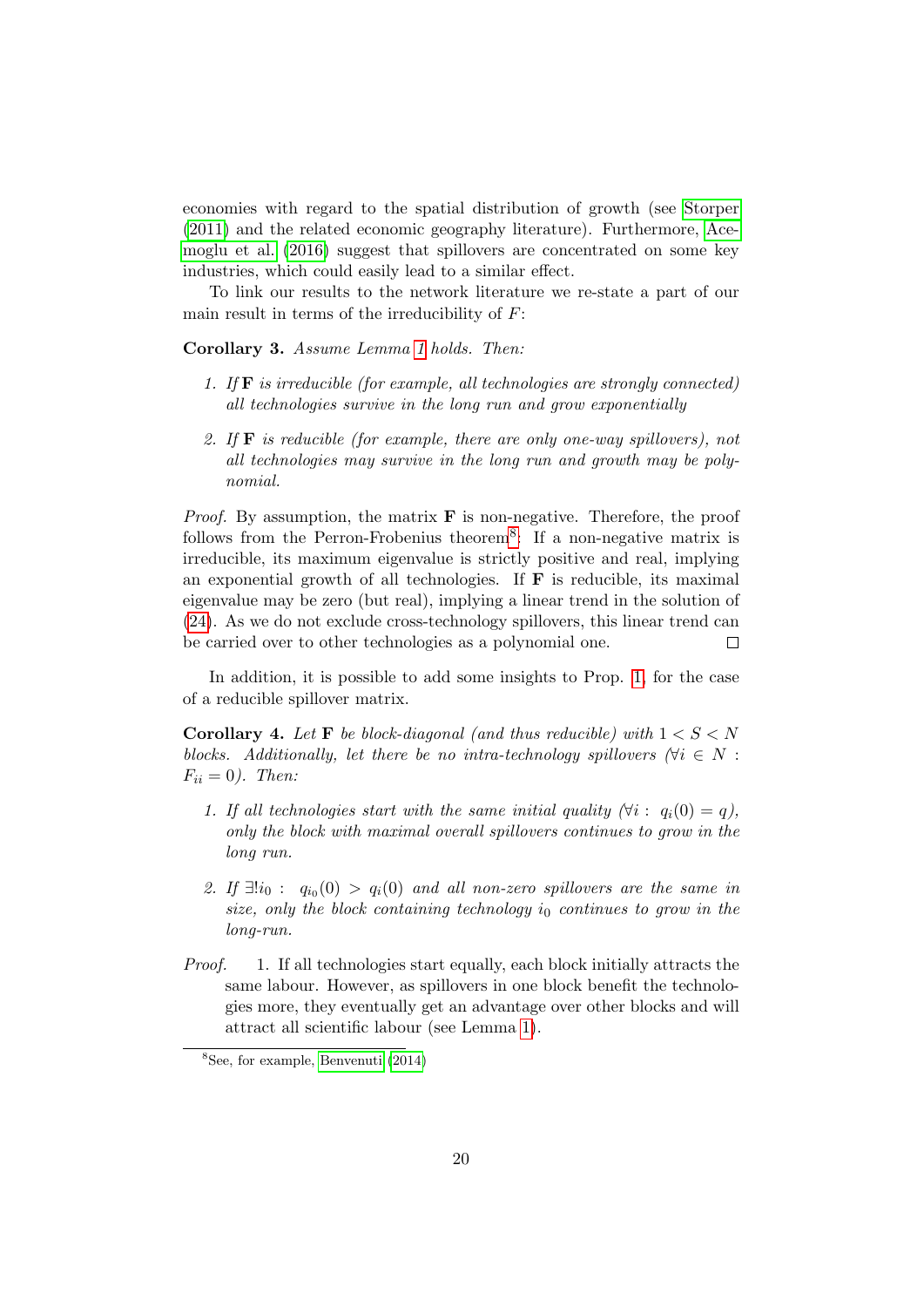2. Once there are no advantages in terms of spillovers, all blocks start growing at the same speed, but the headstart technology  $i_0$  will benefit its block more than others, thus eventually attracting all labour to this block (again see Lemma [1\)](#page-9-2)

This result shows how spillovers and initial conditions interact for the case where there are several separated clusters of technologies that compete for scientists. If all clusters have the same spillovers, then the cluster with an initial advantage will be the one that continues to grow. If all clusters have the same initial starting point in terms of qualities, then the cluster with the highest spillover will win the competition for scientists.

As a final step of our analysis, we now turn to the question how complex growth can be. First, we ask whether growth will be monotonic or whether there might be fluctuations. The following corollary provides an answer for the long run.

Corollary 5. If technology-driven long-run growth is present, it is always monotonic in the long run.

Proof. In the long-run, the allocation of scientists is constant across technologies and, by the Perron-Frobenius theorem, the maximal eigenvalue of a non-negative matrix is non-negative and real. This implies monotonic growth for  $t \to \infty$ .  $\Box$ 

This result is not very surprising: We consider a case with only positive spillovers; a technology's development cannot possibly become less easy due to improvements in other technologies. Thus, fluctuations could only stem from a reallocation of scientists. But, in the long run, the allocation of scientists does not change anymore, implying that the long-run development cannot exhibit fluctuations.

This result shows that growth patterns will, eventually, become rather simple. In the long run, growth will be either exponential or linear with all technologies that do not stagnate growing at identical rates. Given that this holds for all possible spillover structures (apart from the case of negative spillovers that we did not cover so far), this is a rather strong result. However, it only applies to the long run. As the following result shows, more complex dynamics are feasible for particular spillover structures in the short run.

To provide an example of such conditions, consider a setting with two disjoint clusters of technologies  $\mathcal{I}_1, \mathcal{I}_2 \subseteq \{1, \ldots, N\}$ . Assume that the technologies within each cluster are strongly connected, in the sense of Definition 1, but that there is only a one-way connection between these clusters, that is, at least one technology from  $\mathcal{I}_2$  receives a spillover from at least one

 $\Box$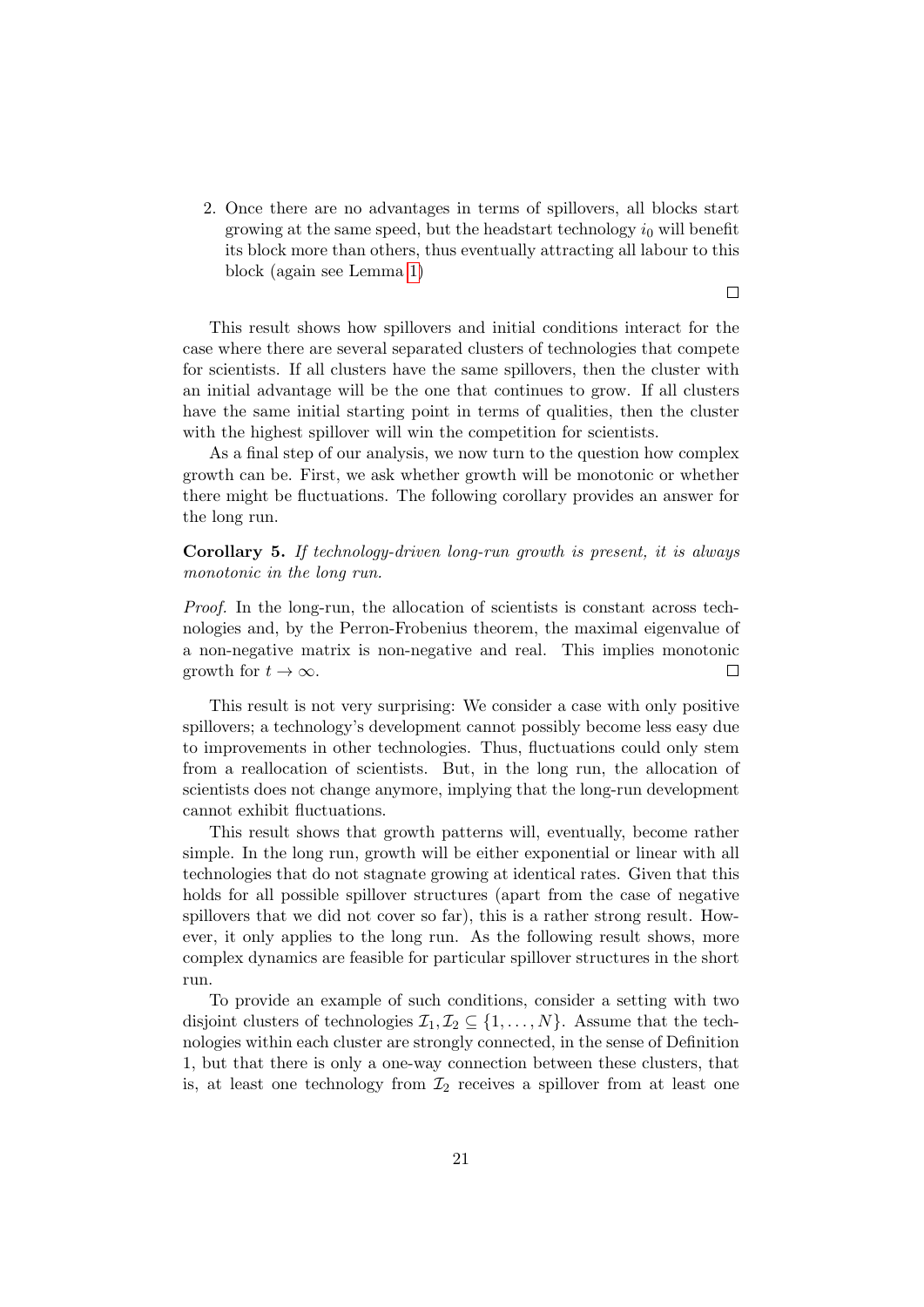technology in  $\mathcal{I}_1$  but there is no spillover from a technology in  $\mathcal{I}_2$  to a technology in  $\mathcal{I}_1$ . In total, this amounts to a spillover structure that can be characterized by

<span id="page-22-1"></span>
$$
\mathbf{A}^{\infty} = \begin{pmatrix} A_1 & 0 \\ A_2 & A_3 \end{pmatrix},\tag{34}
$$

where all submatrices  $A_1, A_2, A_3$  are square matrices with all elements of these matrices being strictly positive.<sup>[9](#page-22-0)</sup>

In such a situation, there can be a technology transition. That is, at the beginning the technologies in  $\mathcal{I}_1$  will be developed, but eventually development will shift completely to the technologies in  $\mathcal{I}_2$ . The following lemma states this formally.

<span id="page-22-2"></span>Proposition 3. Assume that the spillover structure is characterized by Eq. [\(34\)](#page-22-1) with  $A_1$  being an  $N_1 \times N_1$ -matrix and all elements of  $A_1, A_2, A_3$  being strictly positive. Then, there exist  $\phi_1, \phi_2 > 0$ , so that multiplying all  $F_{ij}$ by  $\phi_2$  for all  $i, j > N_1$  and by adding  $\phi_1$  to all  $q_k(0)$  for  $k \in \{1, \ldots, N_1\}$ leads to a growth pattern where the technologies  $1 \ldots, N_1$  attract more scientists in total than the remaining technologies for  $t = 0$  (and are thus the initially most strongly developed technologies), but that, for  $t \to \infty$ , only the technologies  $N_1 + 1 \ldots, N$  are developed.

Proof. As we have two-way connections between technologies, Prop. [2](#page-15-1) implies that there is exponential growth in the long run. Thus, Lemma [1](#page-9-2) can be applied, showing that all technologies in  $\mathcal{I}_2$  will always grow in the long run, as they receive a spillover from the technologies in  $\mathcal{I}_1$  and as the technologies within both subsets are strongly connected. By multiplying all  $F_{ij}$  by a sufficiently large  $\phi_2 > 0$  for  $i, j > N_1$ , we can ensure that only the technologies in the subset  $\mathcal{I}_2$  attract scientists (and thus grow) in the long run, as the technologies in  $\mathcal{I}_1$  receive no spillover from the technologies in  $\mathcal{I}_2$ . Note that for a sufficiently large  $\phi_2$  this holds for a wide range of initial conditions for technologies in  $\mathcal{I}_1$  (again, due to the one-way spillover structure between these technology clusters).

In contrast, Eq. [\(20\)](#page-9-1) implies that for  $t = 0$ , we can increase the share of scientists working on technologies in the set  $\mathcal{I}_1$  by increasing the initial qualities of these technologies compared to those of the technologies in  $\mathcal{I}_2$ . Thus, we can find a  $\phi_1 > 0$ , so that adding  $\phi_1$  to all  $q_k(0)$  for  $k \in \{1, \ldots, N_1\}$ leads to more scientists being attracted to technologies in the set  $\mathcal{I}_1$  for  $t = 0$ , which implies that these technologies will initially grow more strongly than the technologies in the set  $\mathcal{I}_2$ .  $\Box$ 

<span id="page-22-0"></span><sup>&</sup>lt;sup>9</sup>Note that even if there is only a single spillover between technologies in  $\mathcal{I}_1$  and  $\mathcal{I}_2$ , the fact that these subsets are strongly connected implies that each technology in  $\mathcal{I}_2$  is at least indirectly connected to each technology in  $\mathcal{I}_1$ . Thus,  $A_2$  cannot have elements that are zero.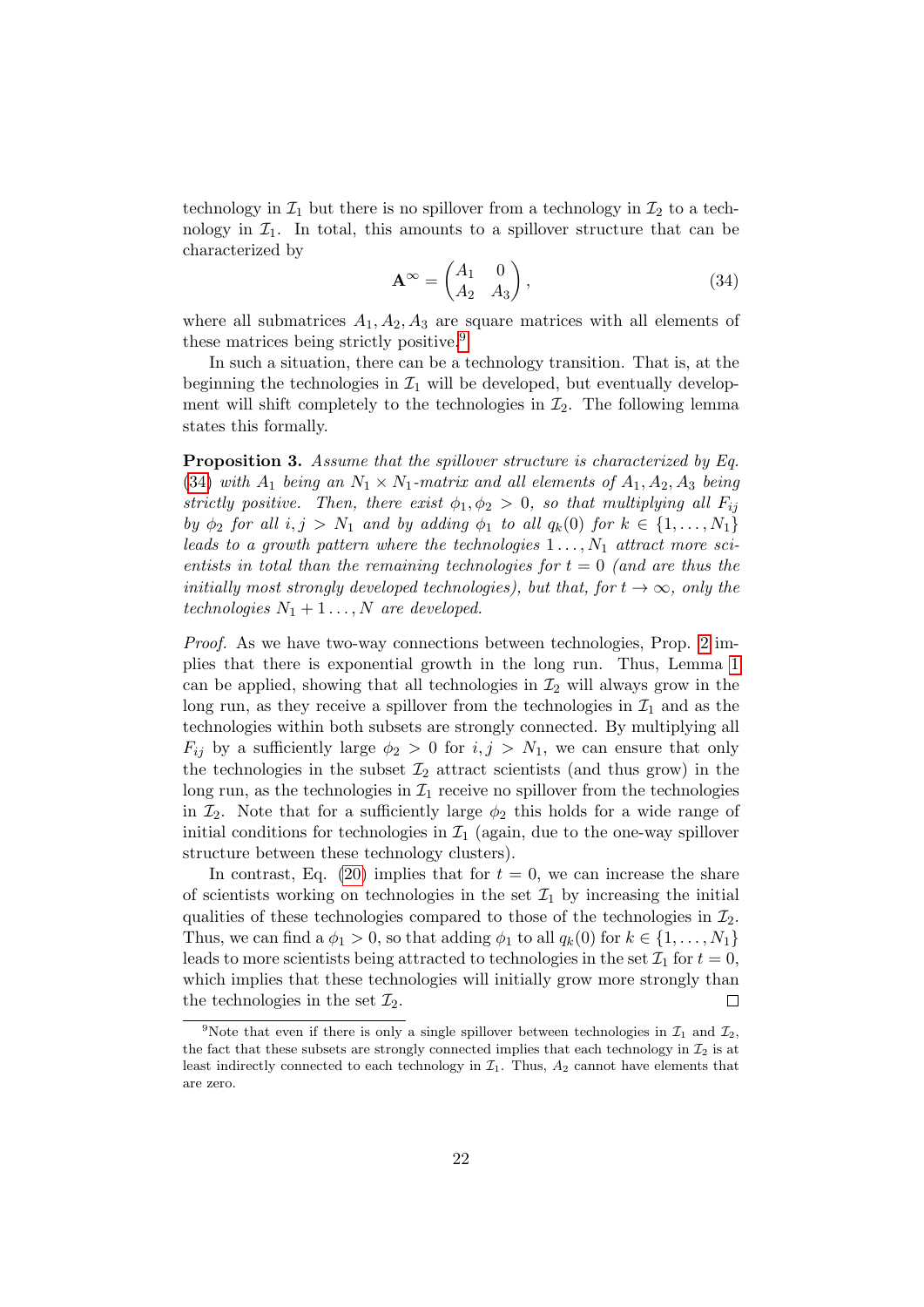This final result indicates that spillovers can induce rather complex growth patterns in the short run. The reason is, again, the interaction between spillovers and the competition for scientists. The setting referred to in Prop. [3](#page-22-2) resembles a situation where we have two clusters of technologies with strong connections within each cluster and where one cluster supports growth of the other, but not vice versa. In such a situation, it is clear from the result so far that the spillover-receiving cluster will always grow in the long run. What Prop. [3](#page-22-2) adds is that, based on such a structure, it is always possible to generate a case where only this cluster will grow in the long run but, initially, growth is driven by the other cluster.

This is of particular interest for describing the development in some sectors, where transitions between technologies have been observed in the past. A prime example is the energy sector, where we have seen a transition from biomass (the main energy source before the industrial revolution) to coal to oil and, recently beginning, to renewable energies (and, possibly, nuclear energy), see, for example, [Sovacool](#page-34-8) [\(2016\)](#page-34-8).

Note that the technology transitions described in the above proposition cannot only occur between two but between several blocks of technologies. Consider, for example, the following spillover structure with  $N = 4$  technologies, where we have growth that shifts from Technology 1 to Technology 2 and then to joined development of Technologies 3 and 4:

<span id="page-23-1"></span>
$$
\mathbf{F} = \begin{pmatrix} 3/4 & 0 & 0 & 1 \\ 1/2 & 1/2 & 0 & 0 \\ 0 & 1/3 & 0 & 1 \\ 0 & 0 & 3 & 0 \end{pmatrix} . \tag{35}
$$

Figure [3](#page-24-0) shows the resulting growth pattern. First, Technology 1 drives growth, but as it has only a small intra-technology spillover and receives no spillovers, r&d for this technology is only high due to its good initial starting position and declines rapidly once some of the other technologies become more developed. In a second phase, Technology 2 takes over, as it is stimulated by a spillover from Technology 1 and has a higher intra-technology spillover. But eventually, a spillover from Technology 2 to Technology 3 leads to the development of the latter technology, which forms a spillover chain with Technology 4 that provides a strong growth engine.

As can be seen from this example, the shift of scientists among different technologies leads to a rather complex growth pattern: The allocation of scientists changes non-monotonically, as do the growth rates of the individual qualities. Furthermore, this leads to a growth rate in the labour-intensive sector that switches, with each transition, between different levels.<sup>[10](#page-23-0)</sup>

<span id="page-23-0"></span> $10$ Note that these switches will always lead to higher growth rates, as scientists shift only to technology clusters with better growth prospects.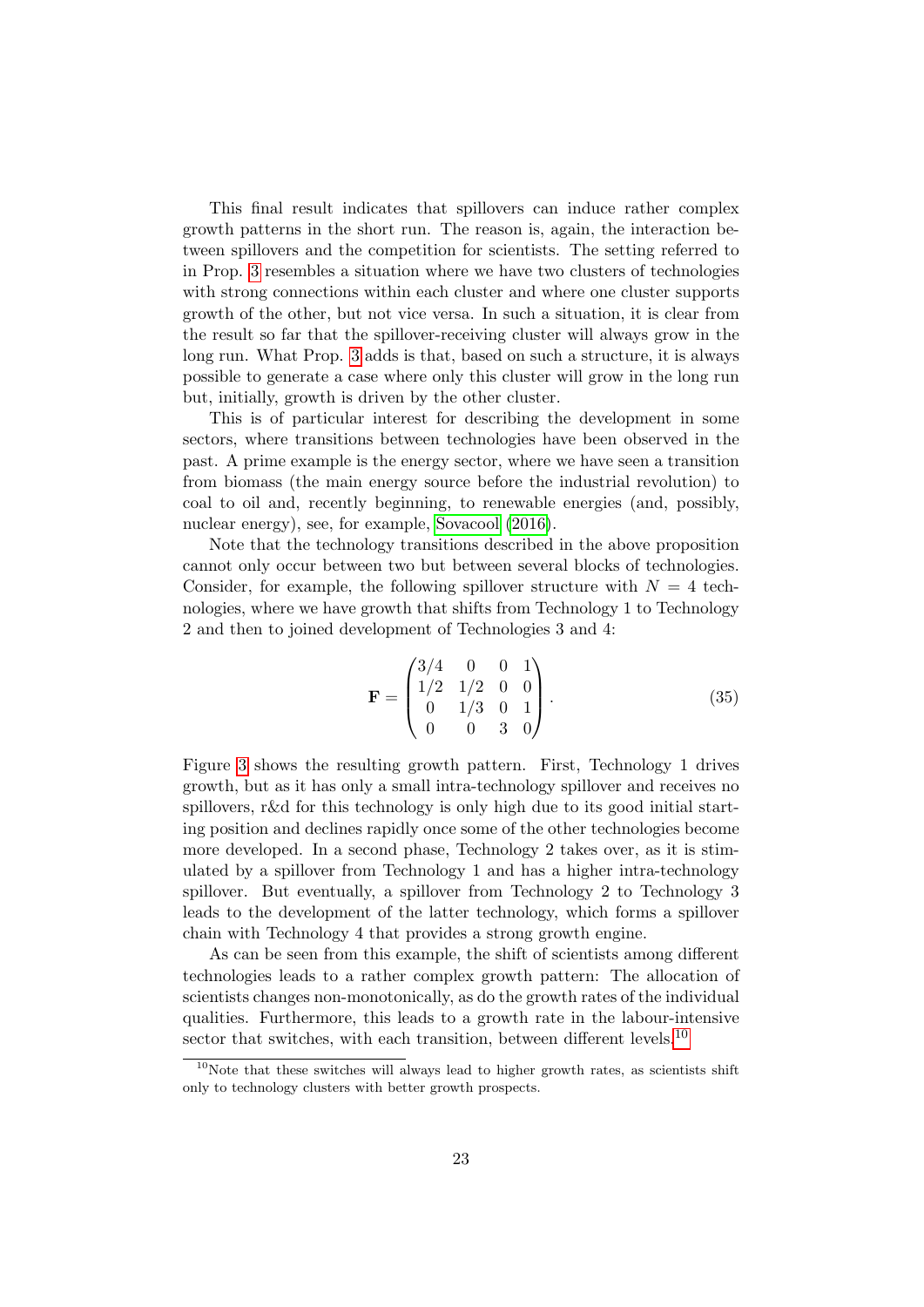<span id="page-24-0"></span>

(a) Share of scientists for the different technologies (b) Growth rates of individual technologies



Figure 3: Two subsequent technology transitions, calculated for the spillover structure shown in Eq. [\(35\)](#page-23-1) with initial values  $q_1(0) = 1$ ,  $q_3(0) = q_3(0) =$  $q_4(0) = 1/10$  for  $\nu = 1/2$ ,  $\alpha = 0$ , and  $S = 1$ .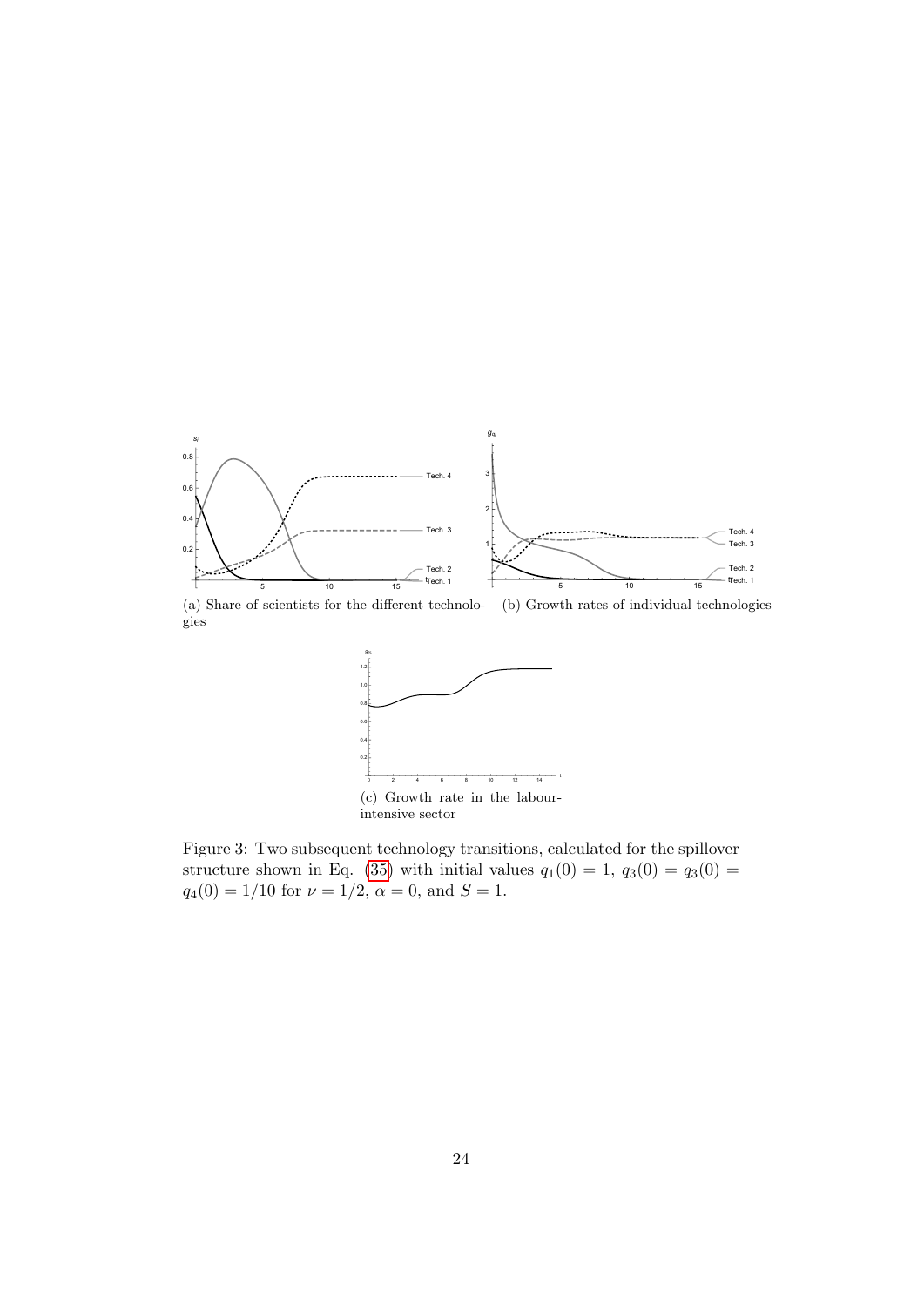#### <span id="page-25-0"></span>4 Extensions

As we analyse a comparatively complex setting (N intertemporally optimizing r&d firms connected via heterogenous spillovers), we have to use some restrictive assumptions to gain insights. However, some of these assumptions can be partly relaxed, others have arguably only limited importance for our results. In this section, we briefly provide some extensions to our results and discuss the importance of the strongest assumptions used in our analysis.

One assumption that can be partly relaxed is the assumption of nonnegative spillovers. This assumption is mainly required to avoid corner solutions, which are hard to handle in high-dimensional dynamic models.

It is possible to generalize our results to some cases of negative crosstechnology externalities. First, assume that F contains some negative spillovers but that Lemma [1](#page-9-2) still holds, that is, the technologies in the set  $\mathcal{I}_{\infty}$  enjoy nonnegative overall spillovers. Such a case occurs in two settings: First, if negative spillovers stem only from technologies whose development will eventually cease (those in the set  $\mathcal{I}_0$ ), and, second, if negative spillovers stem from technologies that continue to grow but these spillovers are always dominated by positive spillovers from technologies in  $\mathcal{I}_{\infty}$ .<sup>[11](#page-25-1)</sup> To analyse this case, we need the following definition:

**Definition 2.** The matrix **F** is eventually non-negative, if there exists  $k \in \mathbb{N}$ so that  $\mathbf{F}^k \geq 0$ .

Thus, an eventually non-negative matrix may contain negative entries, but some power of such a matrix is a non-negative matrix. Using this definition, we can state the following extension to our results.

<span id="page-25-2"></span>**Corollary 6.** Let  $\mathcal{I}_{\infty} \neq \emptyset$ . If **F** contains negative entries but is eventually non-negative and  $\forall i \in \mathcal{I}_{\infty} : s_i^{\infty} > 0$ , Propositions [1](#page-12-2) and [3](#page-20-0) as well as Corollaries 1-3 hold.

Proof. This follows from the definition of an eventually non-negative matrix: The long-run dynamics of the system depend on the matrix  $\bf{F}$  only (as long as there exists a long-run set of growing technologies). The theory of dynamic systems shows that the solution to [\(24\)](#page-11-2) has the form  $\mathbf{q} = e^{\mathbf{F}^{\infty}t} + C$  and that the matrix exponent is non-negative as long as  $\bf{F}$  is eventually nonnegative, see, e. g. [Naqvi and McDonald](#page-33-11) [\(2003\)](#page-33-11). Thus, we are back in the case analysed in the preceding section with regard to all results that apply only  $\Box$ to the long run.

<span id="page-25-1"></span> $11$ As all technologies grow proportionally to each other in the long run, this dominance can be easily verified.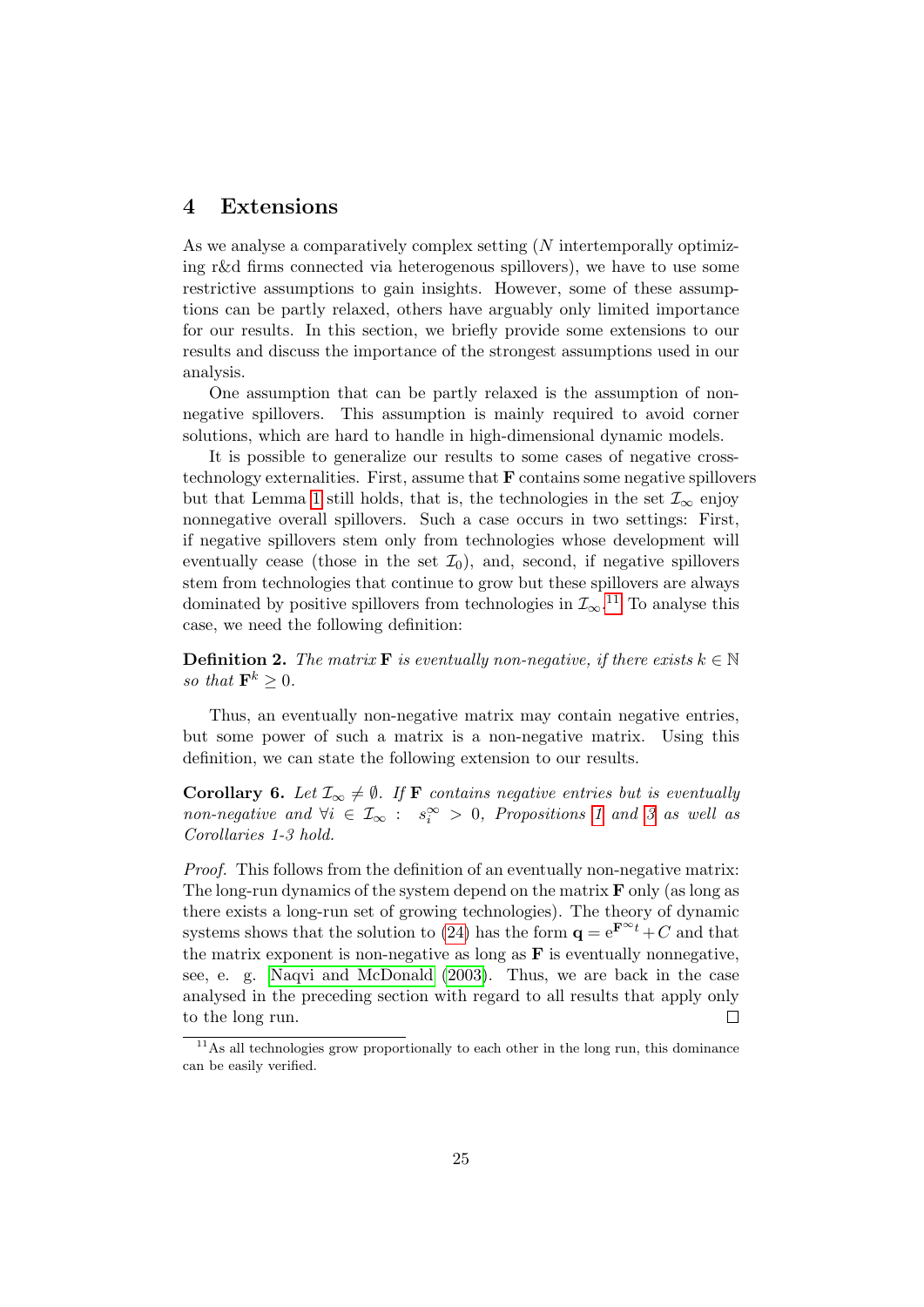<span id="page-26-0"></span>

Figure 4: Technology growth with eventually nonnegative  $F$ 

As an example, consider

$$
\mathbf{F} = \begin{pmatrix} 1 & 1 & 1 & 1 \\ 1 & 1 & 1 & 1 \\ -1 & 1 & 1 & 1 \\ 1 & 0 & 1 & 1 \end{pmatrix} . \tag{36}
$$

This spillover matrix contains a negative impact of Technology 1 on Technology 3 and otherwise non-negative entries. Direct computation verifies that  $\mathbf{F}^2$  is non-negative, so that F is eventually non-negative. Figure [4](#page-26-0) illustrates the quality development and growth rates for this example, showing that the main results of the preceding section (as mentioned in Cor. [6\)](#page-25-2) hold despite the negative spillover. y

A second assumption of our analysis is that we have assumed that the structure of spillovers remains unchanged over time. Again, our results can be slightly generalized. Assume that **F** is dynamic, that is,  $\mathbf{F} = \mathbf{F}(t)$ , but that the number of technologies does not change over time. Then, if the main structure of spillovers does not change (i.e., all zeros and signs of entries in  $\mathbf{F}(t)$  are invariant w.r.t. t) and if  $\mathbf{F}(t)$  converges to some constant matrix in the long run, it is obvious that all results in the preceding section that depend on the structure, not on the relative sizes of the spillovers, will still apply.

Third, with some minor adjustments, our framework can be extended to a continuous range (rather than countable number) of technologies. To this end all 'matrices' have to be replaced by operators and the main results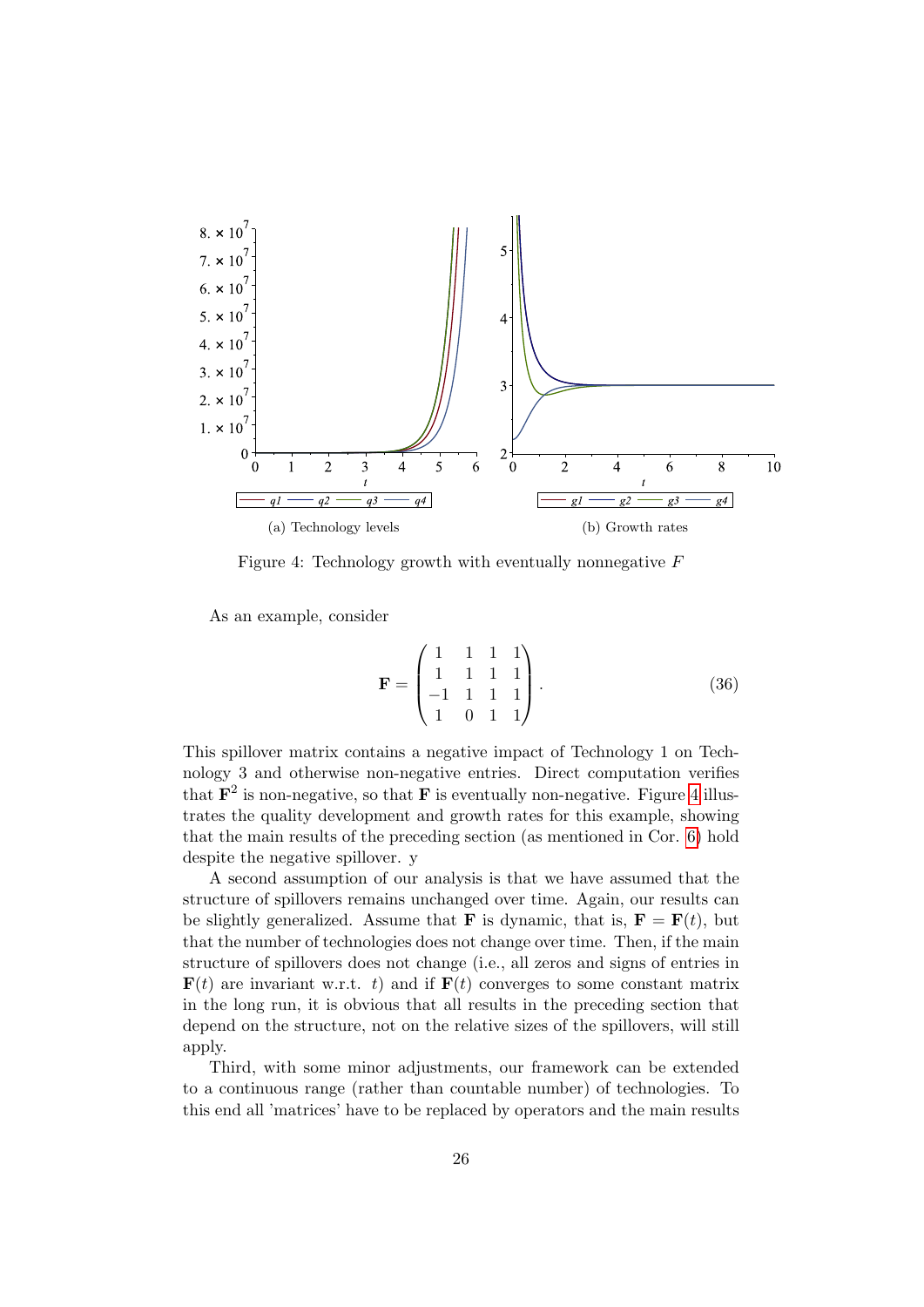hold for particular classes of such operators. For example, Prop. [1](#page-12-2) remains valid as long as the operator  $\mathcal F$  is compact and bounded. Similarly, Prop. [2](#page-15-1) continues to hold, if the operator  $\mathcal{F}^{\infty}$  is compact and of spectral class<sup>[12](#page-27-0)</sup>  $m < \infty$ , that is, it has only distinct eigenvalues and its complexity<sup>[13](#page-27-1)</sup> is not infinite.

Finally, our analysis is constrained by the assumption  $\beta = 1/2$ , which implies that the profits of the r&d firms are linear in the quality of their technology. This assumption is essential to gain formal results. Without this assumption, the co-state variables would depend on the evolution of the qualities and the model cannot be solved anymore, except for highly specific spillover structures.

However, investigating the changes to incentives implied by moving away from this linearity indicates that relaxing this assumption towards larger values of  $\beta$  is unlikely to cause substantial changes to most of our results. To see this, note first that, in our model, the dynamics depend only on spillovers and on the allocation of scientists. As the spillovers result directly from the qualities, changes to  $\beta$  can affect our results solely via a changed allocation of scientists.

For  $1/2 < \beta < 1$ , the profits in the r&d sector will be a strictly concave function of qualities. This would imply a stronger incentive to allocate scientists more evenly to the development of the different technologies. However, compared to the linear spillover structure, this effect is small in the long run. To see this, compare the marginal profits (the derivates of  $\Pi_k(q_k(t), t)$ ) as defined in Section [2\)](#page-3-0) of two technologies i and j with qualities  $q_i$  and  $q_i$ . Simple computations show that the quotient of these marginal profits is proportional to  $(q_i/q_j)^{\frac{1-2\beta}{\beta}}$ . For the case used in our analysis  $(\beta = 1/2)$ , this relation is simply a constant. For  $q_i/q_j > 1$  and  $1/2 < \beta < 1$ , which is the interesting case, this relation changes less than proportionally with the relative qualities; any effect that is linear in qualities, like the spillovers, will dominate. Thus, for  $1/2 < \beta < 1$ , there is an incentive to develop a technology that is currently less developed compared to other technologies, as the marginal profit is higher for this technology. But the differences in the marginal costs of development (due to differences in spillovers) will eventually dominate this effect.

Thus, even with strictly concave profits, some technologies can still stagnate. Furthermore, for the technologies that continue to grow, the above relation of marginal profits simply converges to a constant in the long run. Accordingly, we can expect that all results referring to the long run development will remain mostly unaffected. This holds in particular for Lemma [1,](#page-9-2) Prop. [3,](#page-20-0) as well as Corollaries 1-3. Proposition [1](#page-12-2) would hold with modified

<span id="page-27-1"></span><span id="page-27-0"></span> $12$ See e. g. [Dunford](#page-33-12) [\(1954\)](#page-33-12) for a definition.

 $13$ This complexity is defined as the difference of the number of complex and real eigenvalues.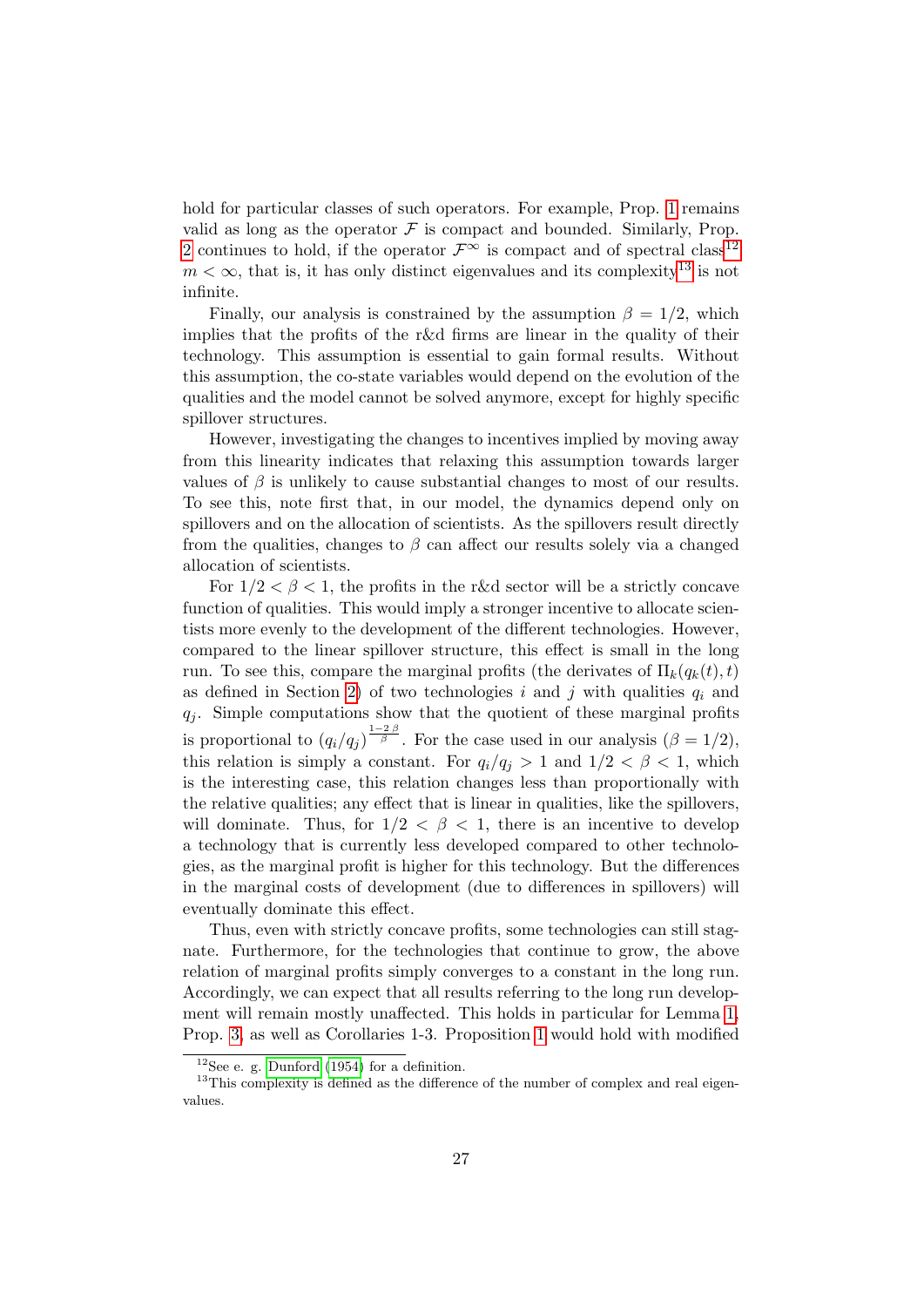vectors  $F_i$  that compensate for the differences in marginal profits. As argued above, in the long run (to which the proposition refers), this compensation would only require constant factors.

Overall, these arguments indicate that most of our results can be transferred to the case  $1/2 < \beta < 1$  and thus to a setting that is quite widely used in growth theory.

## <span id="page-28-0"></span>5 Conclusions

Long-run growth is often considered to be the result of spillovers in r&d: The development of one technology facilitates the development of others, generating increasing returns to scale and thus the possibility for continued growth. Empirical research has shown that such spillovers are not always uniform, that is, not every technology causes similar spillovers and not every technology benefits in a similar way from spillovers. However, most theoretical models are based on such a homogeneous spillover structure. In this paper, we have studied how more general spillover structures between individual technologies influence the prospects for and characteristics of growth. To this end, we have advanced a detailed model of the r&d sector and embedded this in a simple endogenous growth model.

Our results indicate that the structure of r&d interactions is indeed important. Whereas some types of cross-technology interactions, like one-way spillovers, cannot possibly induce the exponential growth that is a typical feature of growth models, other spillover structures can, such as intratechnology spillovers or circular chains of development. Furthermore, depending on the structure of spillovers, only some technologies might be developed in the long run and which technologies are developed can depend on initial conditions, implying some form of path-dependency. Furthermore, even though our model conforms to standard models in that, in the long run, the qualities of all technologies that are still developed will grow at the same rate, we have shown that some types of spillover structures can generate rather complex and interesting growth patterns in the short run. An example is what we have described as a technology transition, where the main engine of growth shifts between different clusters of technologies over time, which can lead to changing growth rates.

Our results complement studies on innovation networks, such as [Ace](#page-32-4)[moglu et al.](#page-32-4) [\(2012\)](#page-32-4), in that we do not investigate the distribution of growth or the propagation of shocks in an economy but rather study the question which spillover structures can lead to what kind of aggregate growth patterns. This question has some relevance, as recent empirical studies have observed non-exponential growth patterns [\(Kogan et al., 2017;](#page-33-13) [Gordon, 2016;](#page-33-7) [Bloom et al., 2017\)](#page-33-8).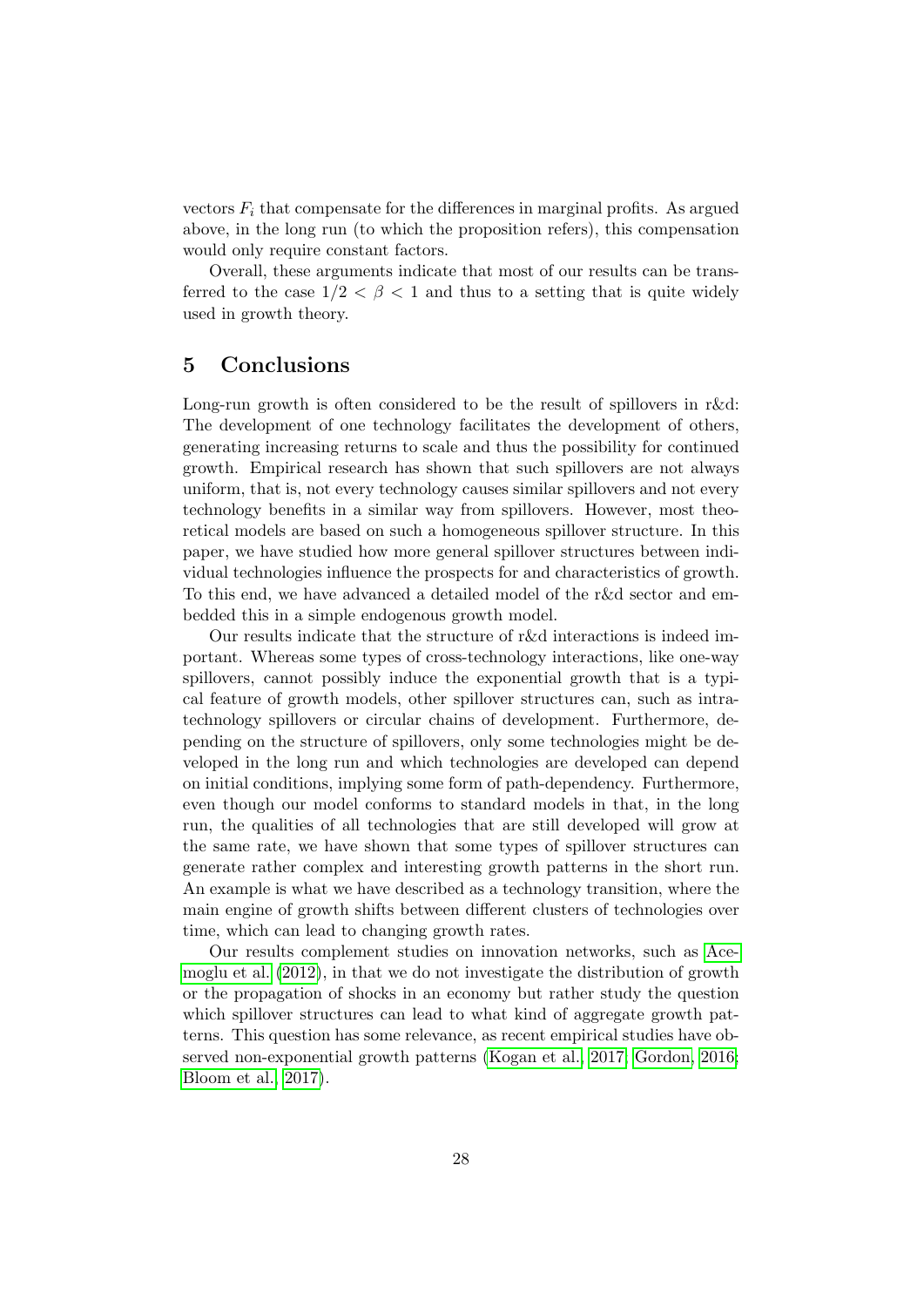Overall, our results have several implications. First, they suggest that the assumption of homogenous spillovers that is often used in growth models generates dynamics that are among the most simple ones possible in that all technologies will see continued development and growth is always exponential. Given the complexity of innovation processes in many sectors, a perfectly homogeneous spillover structure appears to be unlikely. Thus, it might be productive to consider other types of spillover structures in growth models.

Second, using a wider range of spillover structures could facilitate the description and analysis of more complex growth patterns, such as transitions between different technology clusters. Our results indicate what kind of structures could be helpful for explaining observed developments. Also, our theoretical results could be applied and tested empirically. Spillovers induce a correlation of quality developments and thereby a correlation of sectoral growth rates, which can be observed. A strong heterogeneity of the correlation coefficients between sectoral growth rates would thus indicate that the structure of spillovers could be complex and should be modeled in detail, whereas a high homogeneity of the correlation of sectoral growth rates would indicate that the widely used model of homogeneous spillovers could be a good approximation.

Finally, our insights lead to an interesting question: If the structure of spillovers has a substantial influence on growth prospects and patterns, what kind of technology base is most conducive for economic development? Should a country focus on sectors using similar technologies, which would most likely have two-way spillovers, or is it better to have circular chains of technological development, where developments of one sector are used in another ('downstream' ) sector with few 'upstream' spillovers? Analyzing this question in an open economy setting could provide interesting insights on how to foster long-run economic development.

## <span id="page-29-0"></span>A Proof of Lemma [1](#page-9-2)

By assumption, there is at least one  $i \in \mathcal{I}$  with  $\lim_{t \to \infty} F_i \mathbf{q}(t) + \alpha \to \infty$ . If there are several such technologies, let us choose the technology  $k$  for which  $q_k(t)$  grows most rapidly in the long run, in the sense of the overtaking criterion. Dividing the nominator and denominator in Eq. [\(20\)](#page-9-1) by this  $q_k(t)^{\frac{1}{1-\nu}}$  leads to

<span id="page-29-1"></span>
$$
s_i(t) = \frac{(F_i \mathbf{q}_R(t) + \alpha/q_k(t))^{\frac{1}{1-\nu}}}{\sum_{j=1}^N (F_j \mathbf{q}_R(t) + \alpha/q_k(t))^{\frac{1}{1-\nu}}},
$$
(A.1)

where  $\mathbf{q}_R(t) := \frac{1}{q_k(t)} \mathbf{q}(t)$ . By construction, each component of  $\mathbf{q}_R(t)$  converges to a value between 0 and 1 for  $t \to \infty$ . For all technologies that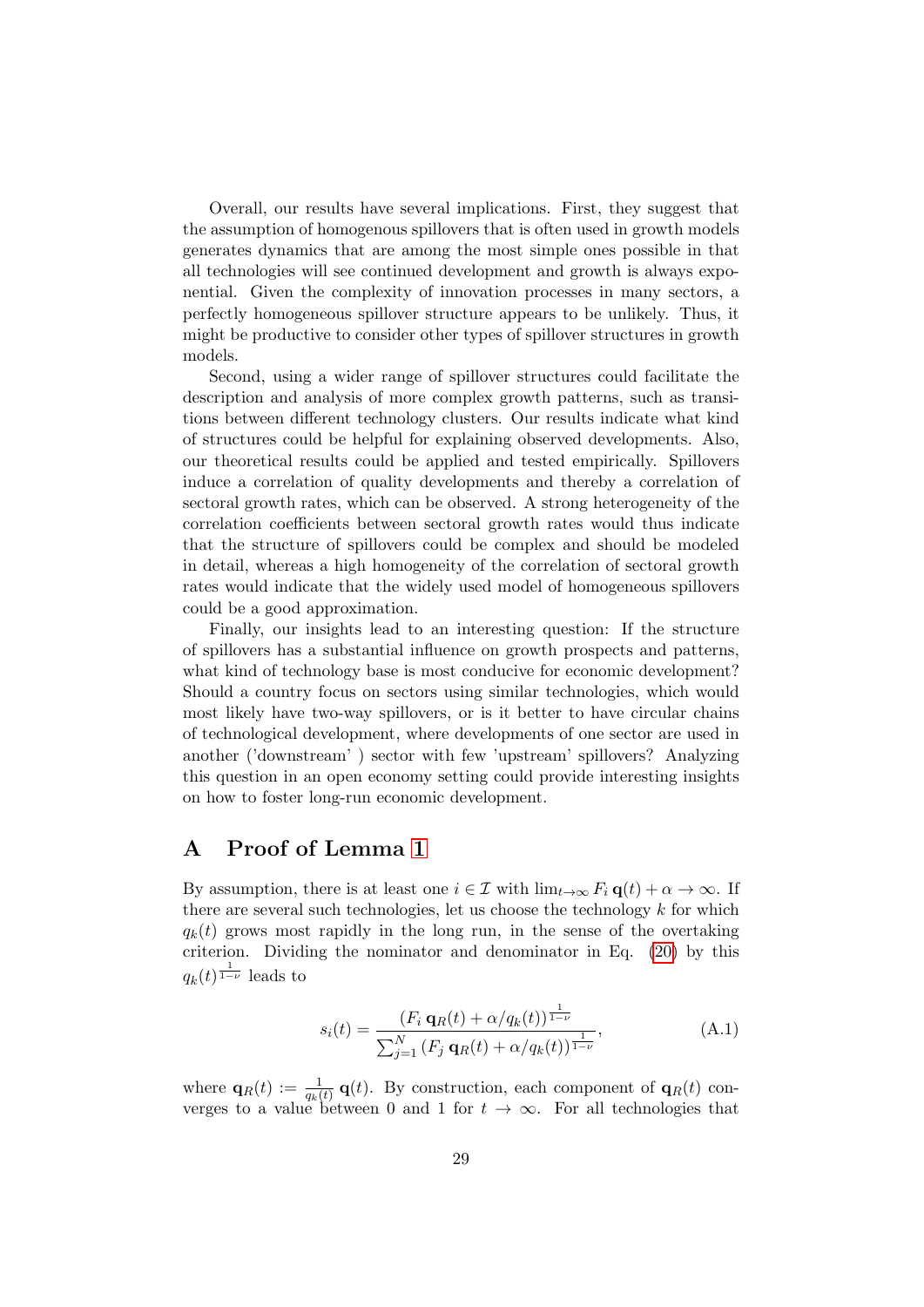grow less than proportionally to  $q_k(t)$  in the long run, this value is 0. For all technologies s that receive only spillovers from these 'slow growing' technologies, the term  $F_s \mathbf{q}_R(t)$  as well as the nominator in Eq. [\(20\)](#page-9-1) converges to zero. Thus, the share of scientists employed in developing these technologies converges to zero in the long run. These technologies form the set  $\mathcal{I}_0$ , which can be empty, if all technologies grow proportionally to  $q_k(t)$ .

The remaining technologies form the set  $\mathcal{I}_{\infty}$ . For these technologies, we denote the *i*-th component of the limit value of  $q_R(t)$  by  $\zeta_i$  and observe that  $\lim_{t\to\infty} \alpha/q_k(t) = 0$ . Using this information and taking the limit  $t \to \infty$ in Eq. [\(A.1\)](#page-29-1) directly yields Eq. [\(22\)](#page-10-1). Finally, observe that  $\zeta_i$  denotes the long-run relative quality of technologies  $i$  and  $k$ , where  $k$  is the most rapidly growing technology. As the  $\zeta_i$  converge to constants in the long run, the growth rates of all technologies that continue to grow have to be identical.

#### <span id="page-30-0"></span>B Proof of Proposition [1](#page-12-2)

We start with Assertion 1. Eqs.  $(27)$ – $(28)$  always have the trivial solution  $z^* = 0$ . Assume that this would be the only solution. In this case, no technology would exhibit continued growth, which violates the assumption of Prop. [1.](#page-12-2) Thus, Assertion 1 has to hold.

Lemma [1](#page-9-2) implies that if two technologies exhibit continued growth, they have to grow at the same rate for  $t \to \infty$ . Thus for any two technologies i, j for which this is the case, Eq. [\(25\)](#page-11-0) has to hold. If a technology stagnates, the corresponding  $z_k$  equals zero, so that Eq. [\(25\)](#page-11-0) holds as well. Given that Eq. [\(26\)](#page-11-3) is met by construction of the  $z_i$ , the system [\(25\)](#page-11-0)–(26) is a necessary condition to identify technologies with continued growth. The system [\(27\)](#page-12-0)– [\(28\)](#page-12-1) follows directly from this by calculating the growth rates from Eq. [\(13\)](#page-8-1) and Lemma [1](#page-9-2) taking into account that the  $z_i$  are proportional to the  $\zeta_i$  in Lemma [1.](#page-9-2) This proves Assertion 2.

Assertion 3 is a consequence of Assertion 2 and Eqs.  $(27)$ – $(28)$ . As there is only a single solution of Eqs.  $(27)$ – $(28)$ , this solution fully characterizes the set of technologies that continue to grow according to Assertion 2. Furthermore, Eqs.  $(27)$ – $(28)$  depend solely on the spillover structure, so that Assertion 3 has to hold.

Finally, Assertion 4 follows from Assertion 2 and Eqs. [\(13\)](#page-8-1) and [\(20\)](#page-9-1). By Assertion 2, only solutions  $z^* \neq 0$  can characterize the set of technologies that continue to grow. If there are multiple candidates for such sets (i.e., different solutions  $z^* \neq 0$ , Eqs. [\(13\)](#page-8-1) and [\(20\)](#page-9-1) determine which of these candidates actually characterizes long run growth. Apart from the spillovers, these equations depend only on the initial conditions and  $\alpha$ .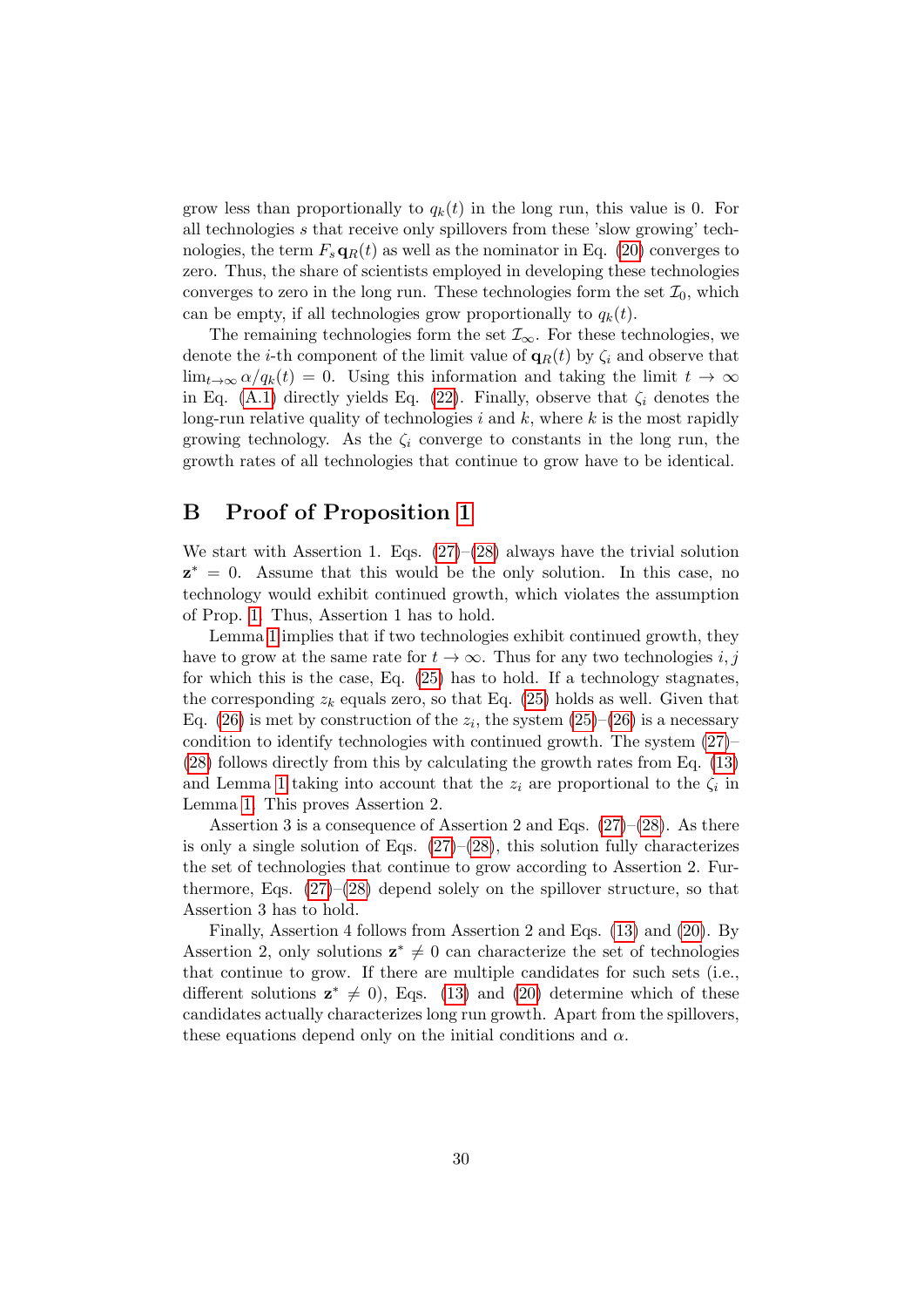#### <span id="page-31-0"></span>C Proof of Proposition [2](#page-15-1)

Assertion 1: If  $\mathbf{F} = 0$ , the change of quality depends only on the number of scientists, not on qualities. Furthermore, all firms are homogeneous and will thus each attract the same amount of scientists. As the number of scientists is constant, all firms will have the same strictly positive quality change in each period (i.e.,  $\alpha S/N$ ) and thus growth is linear and identical for all firms.

Assertion 2: If technologies are independent, then  $\bf{F}$  is diagonal. In this case, Eq. [\(13\)](#page-8-1) for firm i becomes independent of all qualities  $q_i, j \neq i$ . As we have at least one  $F_{ii} > 0$ , at least one technology will grow exponentially. By Lemma [1,](#page-9-2) only technologies with the highest value of  $F_{ii}$  can attract scientists in the long run. These technologies will grow exponentially in the long run, all other technologies will stagnate.

Assertion 3: Under the conditions of Case (a), the matrix  $\bf{F}$  can be brought into a lower triangular form. By the assumption  $F_{ii} = 0$ , the first technology can grow at most linearly in the long run, as it receives no spillovers and as, by Lemma 1, the long-run shares of employed scientists are constant. Thus the second technology, which receives at most a spillover from the first technology and for which  $F_{ii} = 0$  also holds, can grow only polynomial. Repeating this argument for all technologies shows that growth can be at most polynomial.

What remains to be shown is that growth is indeed restricted to linear growth. Suppose that some technologies would grow more than linearly (e.g., quality being a quadratic function of time). Due to the linearity of the long-run dynamics and the structure of  $\bf{F}$  in Case (a), this could only result from spillovers from technologies that (in the lower triangular form) precede this technology. Let us assume that, in the lower triangular form, the first technology that shows more than exponential growth is technology k. Thus all technologies  $i < k$  would grow slower in the long run, and thus, according to Lemma [1,](#page-9-2) their share of scientists goes down to zero. Thus they cease to provide a spillover to technology  $k$  that enables more than linear growth, which implies that, in the long run, k can only grow linearly. Repeating this argument for the next technology  $(k + 1)$ , and so on, shows that, in the long run, all technologies can only grow linearly.

For Case (b) of Assertion 3, we have at least two technologies  $i, j$  with  $F_{ij} F_{ji} > 0$ . As spillovers are non-negative, these technologies grow in the least strongest way, if they receive no other spillovers. Furthermore, let us first assume that these are the most rapidly growing technologies and thus receive a constant share of scientists in the long run. Thus, the growth of these technologies is governed in the long run by a linear ODE system with a Jacobian that can be written as

$$
\begin{pmatrix} 0 & F_{ij} \\ F_{ji} & 0 \end{pmatrix}.
$$
 (C.1)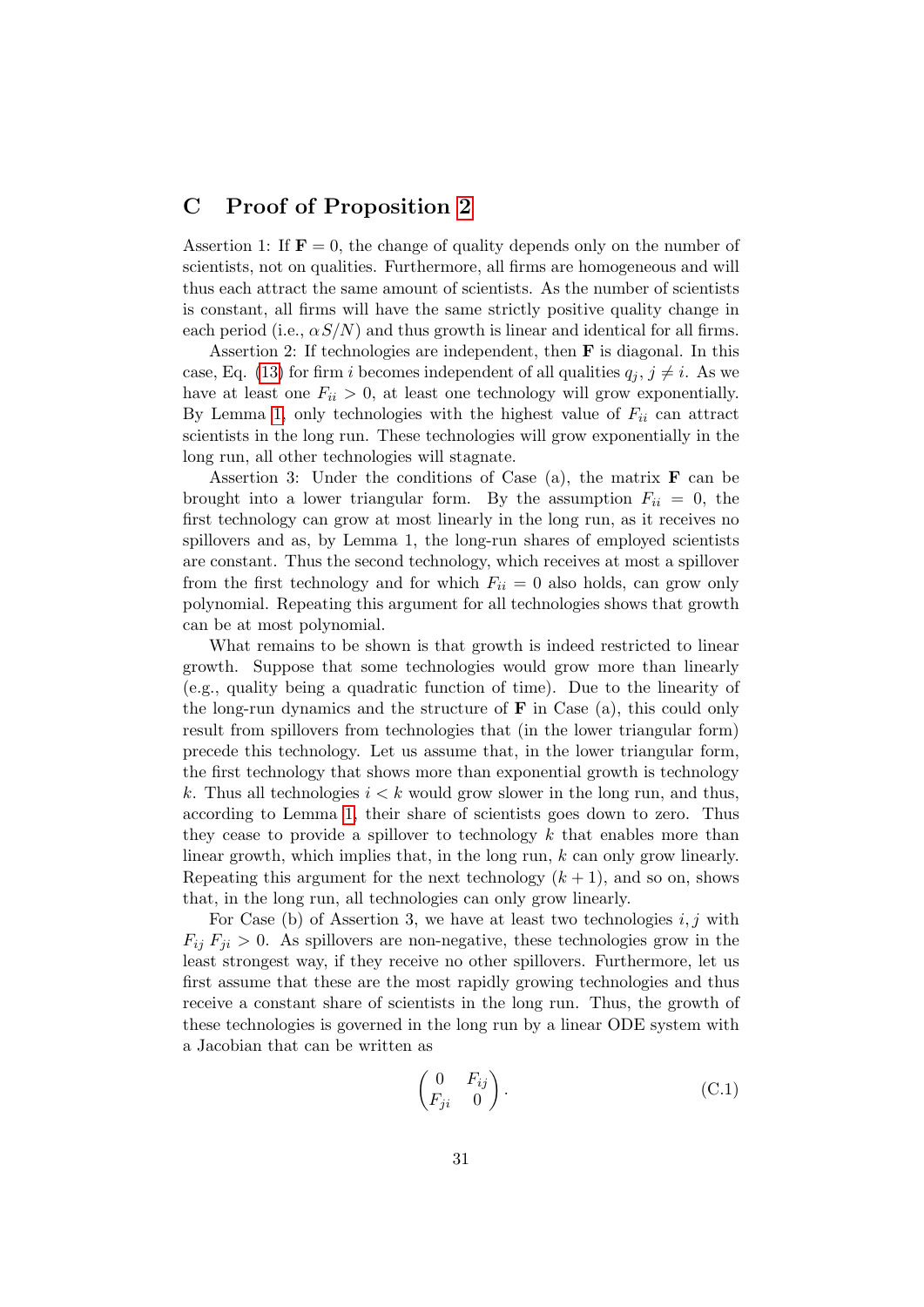This system always has a strictly positive eigenvalue  $(\sqrt{F_{ij} F_{ji}})$  and thus shows exponential growth. By Lemma [1,](#page-9-2) these two technologies would receive no scientists in the long run only if another technology grows more rapidly, so that we would have exponential growth for some technology. Finally, if there are additional spillovers, these technologies will grow even more rapidly. But as the model becomes linear in the long run, growth can be at most exponential.

Assertion 4: If all technologies are strongly connected, each technology profits from a spillover from the most rapidly growing technology, implying that, in the long run, all technologies grow at the same rate. By Assertion 3 (b), this will be exponential growth. If spillovers are homogeneous, then all firms attract the same number of scientists in the long run, so that Eq. [\(13\)](#page-8-1) implies that the growth rate of all qualities has to be proportional to f.

#### References

- <span id="page-32-8"></span>Acemoglu, D. (2003). Labor- and capital-augmenting technical change. Journal of the European Economic Association  $1(1)$ , 1–37.
- <span id="page-32-1"></span>Acemoglu, D. (2009). Introduction to Modern Economic Growth. Princeton University Press.
- <span id="page-32-3"></span>Acemoglu, D., U. Akcigit, and W. R. Kerr (2016). Innovation network. Proceedings of the National Academy of Sciences 113 (41), 11483–11488.
- <span id="page-32-2"></span>Acemoglu, D. and D. Cao (2015). Innovation by entrants and incumbents. Journal of Economic Theory  $157(C)$ ,  $255-294$ .
- <span id="page-32-4"></span>Acemoglu, D., V. M. Carvalho, A. Ozdaglar, and A. Tahbaz-Salehi (2012). The network origins of aggregate fluctuations. Econometrica 80 (5), 1977– 2016.
- <span id="page-32-0"></span>Aghion, P. and P. Howitt (1992). A model of growth through creative destruction. *Econometrica*  $60(2)$ , 323-351.
- <span id="page-32-5"></span>Akcigit, U. and W. R. Kerr (2018). Growth through heterogeneous innovations. Journal of Political Economy  $126(4)$ , 1374–1443.
- <span id="page-32-6"></span>Arata, Y. (2017). Endogenous business cycles caused by nonconvex costs and interactions. Journal of Economic Interaction and Coordination  $12(2)$ , 367–391.
- <span id="page-32-7"></span>Atalay, E. (2017). How important are sectoral shocks? American Economic Journal: Macroeconomics 9(4), 254–80.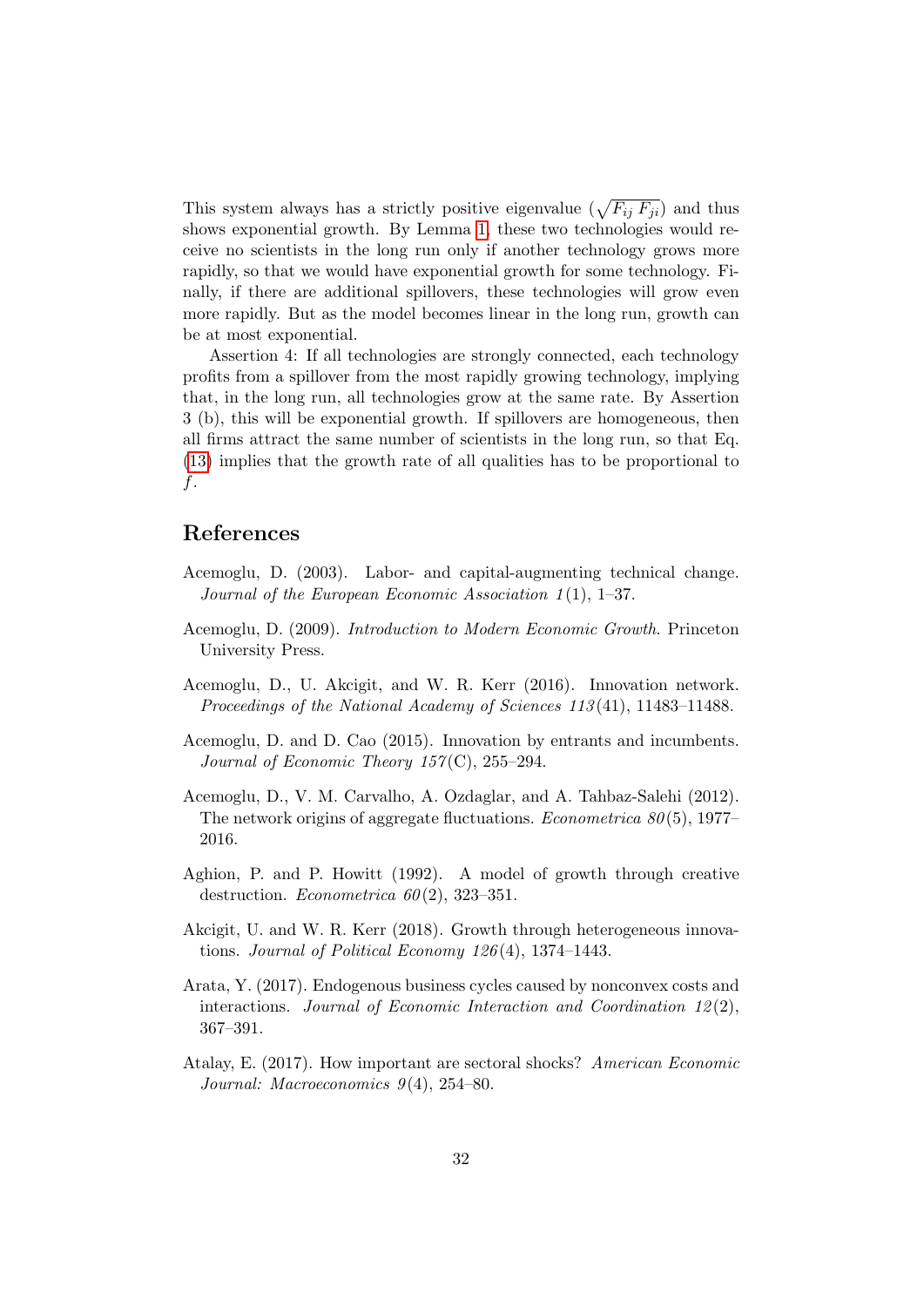- <span id="page-33-10"></span>Benvenuti, L. (2014). A geometrical representation of the spectra of four dimensional nonnegative matrices. Linear Algebra and its Applications 445, 162 – 180.
- <span id="page-33-8"></span>Bloom, N., C. I. Jones, J. V. Reenen, and M. Webb (2017). Are ideas getting harder to find? Working Paper 23782, National Bureau of Economic Research.
- <span id="page-33-9"></span>Bondarev, A. and A. Greiner (2019). Endogenous growth and structural change through vertical and horizontal innovations. Macroeconomic Dynamics 23(1), 52-79.
- <span id="page-33-5"></span>Bresnahan, T. and M. Trajtenberg (1995). General purpose technologies: Engines of growth? Journal of Econometrics 65, 541–585.
- <span id="page-33-3"></span>Chu, A. C., G. Cozzi, Y. Furukawa, and C.-H. Liao (2017). Inflation and economic growth in a schumpeterian model with endogenous entry of heterogeneous firms. European Economic Review 98, 392 – 409.
- <span id="page-33-12"></span>Dunford, N. (1954). Spectral operators. Pacific Journal of Mathematics  $\mu(3)$ , 321–354.
- <span id="page-33-1"></span>Galor, O. and D. Weil (2000). Population, technology, and growth: From malthusian stagnation to the demographic transition and beyond. The American Economic Review 90 (4), 806–828.
- <span id="page-33-7"></span>Gordon, R. (2016). The Rise and Fall of American Growth: The U.S. Standard of Living since the Civil War. The Princeton Economic History of the Western World. Princeton University Press.
- <span id="page-33-6"></span>Gualdi, S. and A. Mandel (2019). Endogenous growth in production networks. Journal of Evolutionary Economics (29), 91–117.
- <span id="page-33-4"></span>Hamano, M. and F. Zanetti (2017). Endogenous product turnover and macroeconomic dynamics. Review of Economic Dynamics 26, 263 – 279.
- <span id="page-33-0"></span>Jones, C. (1999). Growth: with or without scale effects? The American Economic Review 89 (2), 139–144.
- <span id="page-33-13"></span>Kogan, L., D. Papanikolaou, A. Seru, and N. Stoffman (2017). Technological innovation, resource allocation, and growth. The Quarterly Journal of Economics 132 (2), 665–712.
- <span id="page-33-2"></span>Lucas, Jr., R. E. and B. Moll (2014). Knowledge Growth and the Allocation of Time. Journal of Political Economy 122 (1), 1–51.
- <span id="page-33-11"></span>Naqvi, S. C. and J. J. McDonald (2003). Eventually nonnegative matrices are similar to seminonnegative matrices. Linear Algebra and its Applications 381, 245–258.